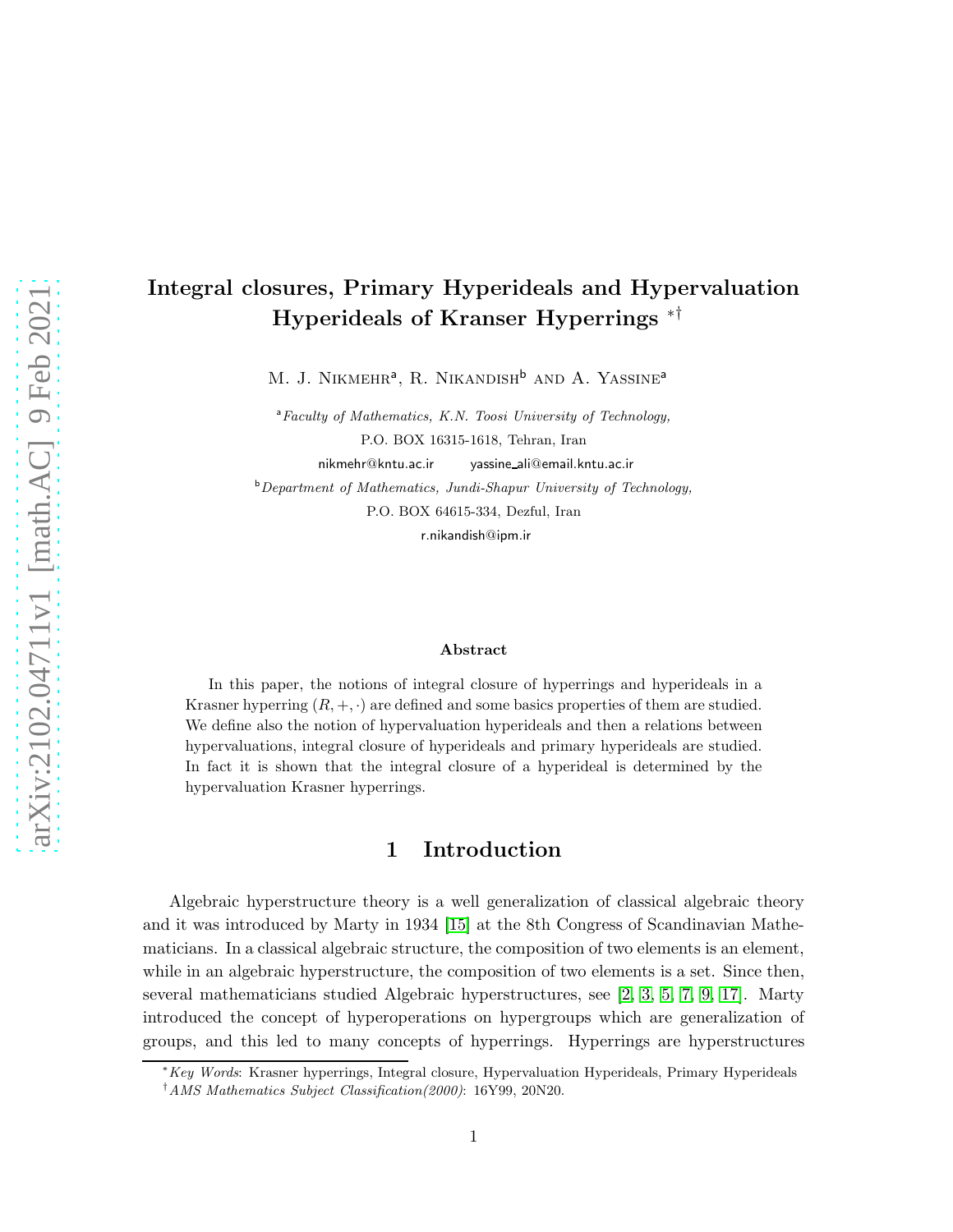together with two binary (hyper)operations, addition and multiplication, in which addition or multiplication is a hyperoperation. For examples,  $(R, +, \cdot)$  is a general hyperring when the addition and the multiplication are two hyperoperations such that  $(R, +)$  is a hypergroup and  $(R, \cdot)$  is a semihypergroup and the multiplication is distributive over the addition, we have also multiplicative hyperrings. Another type of hyperring is the additive hyperring, if only the addition is a hyperoperation and the multiplication is a usual operation. One of the additive hyperrings is the Krasner hyperring which was introduced by Krasner in 1983 [\[13\]](#page-14-5). We refer the reader to [\[4,](#page-14-6) [5,](#page-14-2) [8,](#page-14-7) [10\]](#page-14-8) for the notions of hyperrings. In this paper, we will take hyperring to mean Krasner hyperring unless otherwise specified.

Integral closure play a central role in algebraic geometry and number theory, it is a formulation of ideals began in the 1930's with the work of Krull and Zariski. The integral closure of ideals arise in commutative algebra upon understanding the growth of ideals, and there are many approaches lead to the concept of integral closure of ideals. One of these approaches is to finde an element c such that for all large  $n, cr^n \in I^n$  (for more on integral closure see [\[1,](#page-14-9) [12\]](#page-14-10)).

Hypervaluation on a hyperring was introduced by Davvaz and Salasi in [\[8\]](#page-14-7) which is a very useful tool in hyperring theory. They stated and proved some properties relating to these concepts. In Section 3 of this article, at first we define the notions of the integral closure of hyperrings and hyperideals and by considering these notions we obtain some results. In Section 4, we define hypervaluation hyperideals and we prove some interesting results concerning this concept. We show that the integral closure of a hyperideal is determined by the hypervaluation hyperrings, and we present the relationship between hypervaluations and primary hyperideals.

### 2 Preliminaries

In this section, we give the definition of all notations that will be used in this paper.

Definition 2.1 ([\[5,](#page-14-2) Definition 3.1.1]) *A Krasner hyperring is an algebraic hyperstructure*  $(R, +, \cdot)$  *which satisfies the following axioms:* 

- (1) (R, +) *is a canonical hypergroup, i.e.,*
- *1. for every*  $x, y, z \in R$ ,  $x + (y + z) = (x + y) + z$ ,
- 2. for every  $x, y \in R$ ,  $x + y = y + x$ ,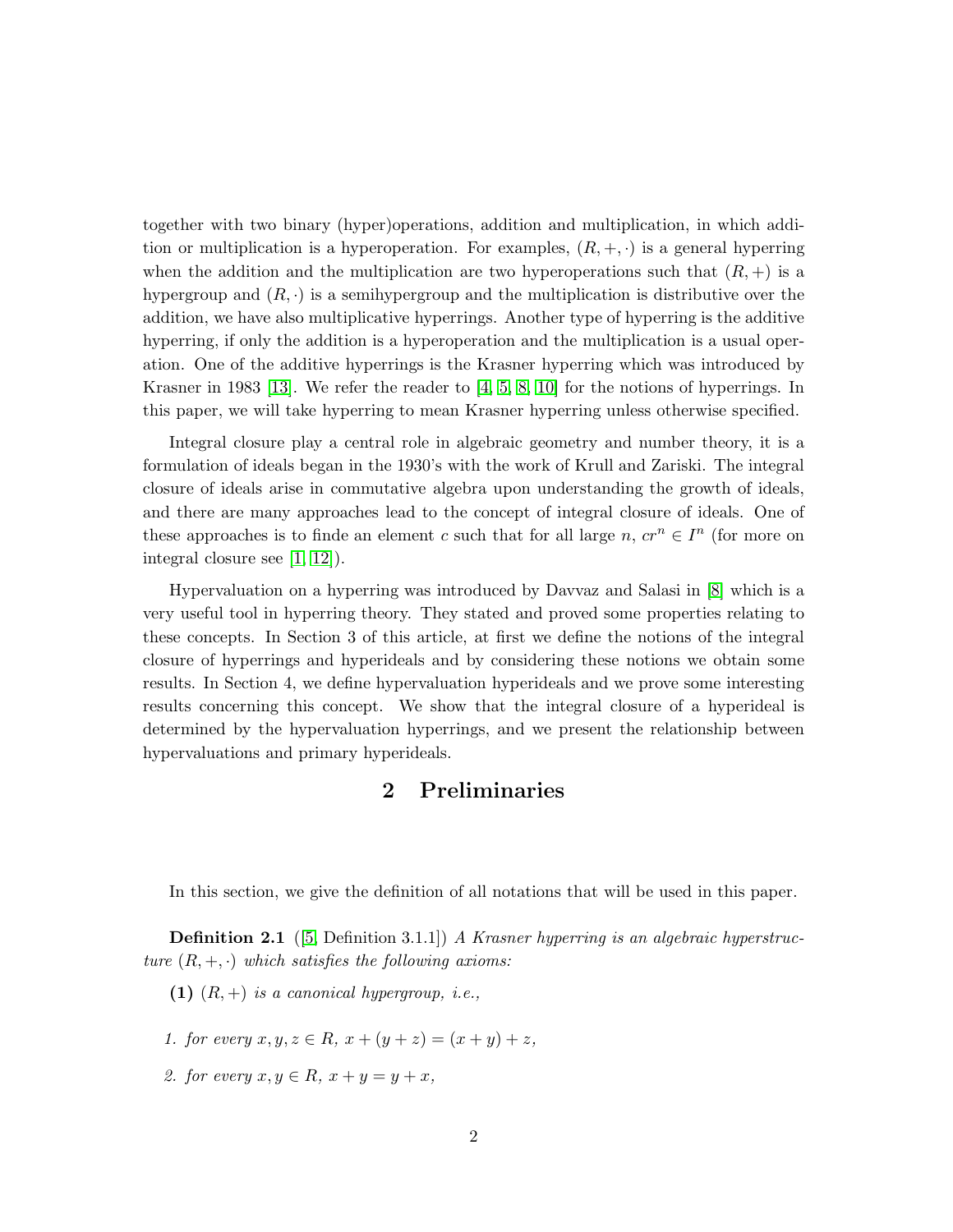- *3. there exists*  $x \in R$  *such that*  $0 + x = \{x\}$  *for every*  $x \in R$ *,*
- 4. for every  $x \in R$  there exists a unit element  $x' \in R$  such that  $0 \in x + x'$ ;  $x'$  is the *opposite of* x and we shall write  $-x$  *for*  $x'$ *,*
- *5.*  $z \in x + y$  *implies*  $y \in -x + z$  *and*  $x \in z y$ *.*

(2)  $(R, \cdot)$  *is a semigroup having zero as a bilaterally absorbing element, i.e.,*  $x \cdot 0 =$  $0 \cdot x = 0.$ 

(3) *The multiplication is distributive with respect to the hyperoperation* +*.*

We call 0 the zero of the Krasner hyperring  $(R, +, \cdot)$ . For  $x \in R$ , let  $-x$  denote the unique inverse of x in  $(R, +)$ . Then  $-(-x) = x$ , for all  $x \in R$ . In addition,  $(x+y)\cdot(z+w) \subseteq$  $x \cdot z + x \cdot w + y \cdot z + y \cdot w$ ,  $(-x) \cdot y = x \cdot (-y) = -(x \cdot y)$ , for every  $x, y, z, w \in R$ . Krasner hyperring R is called commutative (with unit element) if  $(R, \cdot)$  is a commutative semigroup (with unit element).

In this paper all hyperrings are commutative with unit element.

**Definition 2.2** ([\[5,](#page-14-2) Definition 3.1.2]) (1)  $(R, +, \cdot)$  *is called a Krasner hyperfield if*  $(R, +, \cdot)$  *is a Krasner hyperring and*  $(R, \cdot)$  *is a group.* 

(2) *A Krasner hyperring*  $(R, +, \cdot)$  *is called a hyperdomain if* R *is a commutative hyperring with unit element and*  $ab = 0$  *implies that*  $a = 0$  *or*  $b = 0$  *for all*  $a, b \in R$ *.* 

Definition 2.3 ([\[5\]](#page-14-2)) (1) *A nonempty set* I *of a Krasner hyperring* R *is called a hyperideal if for all*  $a, b \in I$  *and*  $r \in R$  *we have*  $a - b \subseteq I$  *and*  $a \cdot r \in I$ *.* 

(2) *A proper hyperideal* P *of a Krasner hyperring* R *is called a prime hyperideal if whenever*  $ab \in P$ *, either*  $a \in P$  *or*  $b \in P$ *.* 

(3) Let R and S be Krasner hyperrings. A mapping  $f: R \to S$  is called a homomor*phism if for all*  $a, b \in R$ ,  $f(a + b) \subseteq f(a) + f(b)$  *and*  $f(a \cdot b) = f(a) \cdot f(b)$ *.* 

Definition 2.4 ([\[16\]](#page-15-2)) (1) *Let* R *be a Krasner hyperring. An* R*-hypermodule* M *is a commutative hypergroup with respect to addition, together with a map*  $R \times M \rightarrow M$ , given *by*  $(r, m) \to r \cdot m = rm \in M$ , such that for all  $a, b \in R$  and  $m_1, m_2 \in M$  we have:

- *1.*  $(a + b)m_1 = am_1 + bm_1$ ,
- 2.  $a(m_1 + m_2) = am_1 + am_2$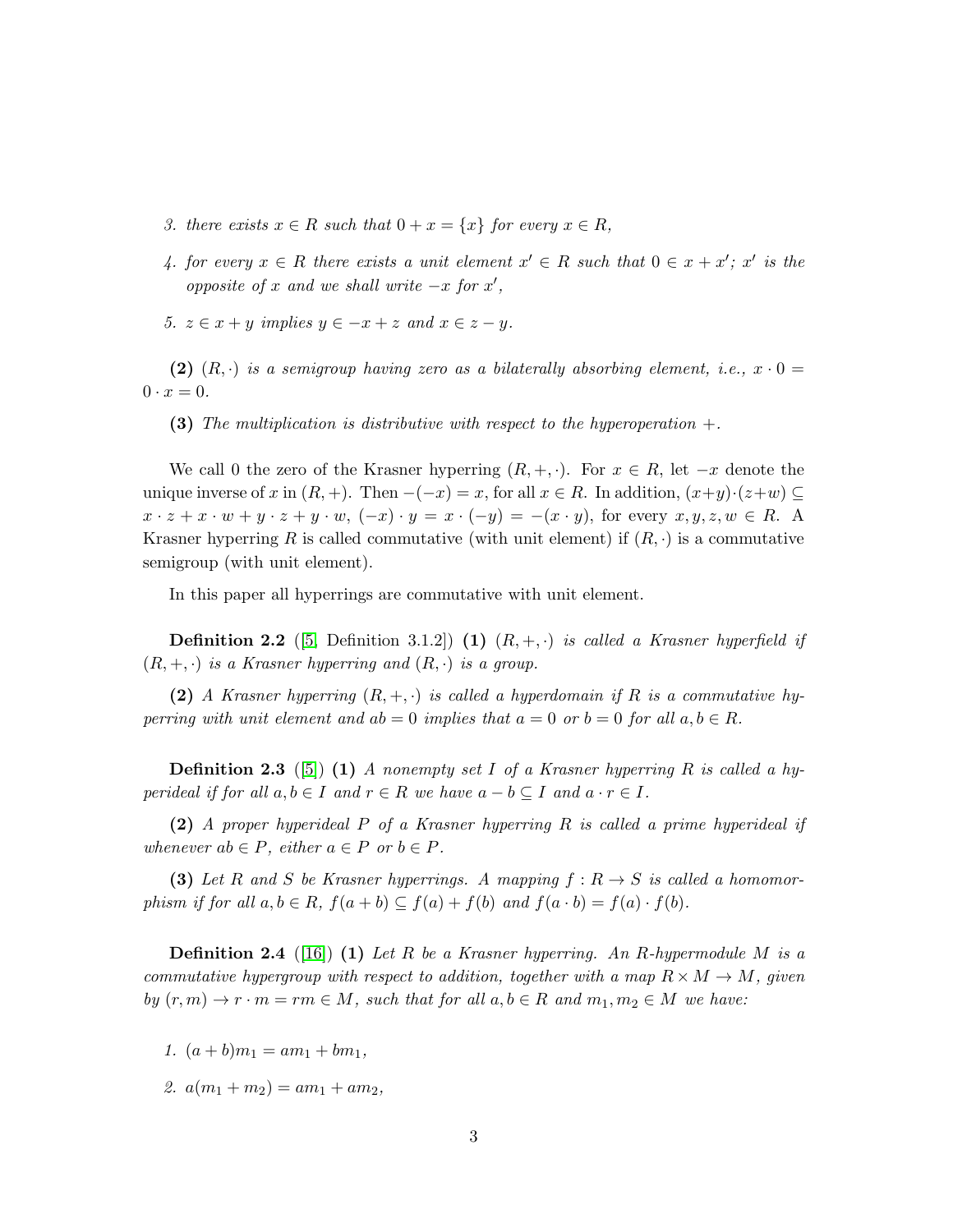*3.*  $(ab)m_1 = a(bm_1)$ ,

4.  $a0_M = 0_R m_1 = 0_M$ , where  $0_M$ ,  $0_R$  are the zero elements of M and R, respectively,

5.  $1m_1 = m_1$ , where 1 is the multiplicative identity in R.

(2) *A* R*-hypermodule* M *is called finitely generated, if there exists a finite subset*  ${x_1, x_2, \ldots, x_n}$  *of M* such that  $M = \{z : \exists r_1, \ldots, r_n \in R, n \in \mathbb{N} \text{ such that } z \in \sum_{i=1}^n r_i x_i\}.$ *The set*  $\{x_1, x_2, \ldots, x_n\}$  *is called the generating set.* 

#### 3 Integral closure of Krasner hyperrings and hyperideals

The principal purpose of this section is to generalize the concept of integral closure of rings and ideals for Krasner hyperrings and hyperideals and we study some of their properties. Before presenting the notion of integral closedness for Krasner hyperrings and hyperideals, we remind some necessary concepts. Let  $R$  be a subring of a ring  $R'$ . An element r of R' is said to be integral over R if there exist an integer n and elements  $a_i \in R$ ,  $i = 1, ..., n$ , such that  $r^{n} + a_1 r^{n-1} + a_2 r^{n-2} + \cdots + a_{n-1} r + a_n = 0$ . If every element of  $R'$  is integral over R we say that  $R'$  is integral over R. If the elements of R are the only elements of  $R'$  which are integral over  $R$ , we say that  $R$  is integrally closed in  $R'$ . If R is integrally closed in its total quotient ring, we say simply that  $R$  is integrally closed (see [\[14,](#page-14-11) Definition 4.2]). These definitions allow us to introduce the notion of integrally closed hyperrings and hyperideals, that are equivalent to the notion of integral closedness for rings in the case in which  $1 + (-1) = \{0\}$  (see [\[16,](#page-15-2) Proposition 3.1]). Now, we give the following definitions:

**Definition 3.1** Let R be a Krasner hyperring and I a hyperideal of R and let  $r \in R$ .

(i) We say that r is integral over I precisely when there are n elements  $a_i \in I^i$  ( $1 \leq$  $i \leq n$ ) such that  $0 \in r^n + a_1r^{n-1} + a_2r^{n-2} + \cdots + a_{n-1}r + a_n$ . The set  $\overline{I}$  that contains all *elements of* R *which are integral over* I *is the integral closure of* I*. The hyperideal* I *is said to be integrally closed if*  $I = \overline{I}$  *and for every hyperideal* J *of* R, *if*  $J \subseteq \overline{I}$ *, then* J *is called integral over* I*.*

(ii) Let  $Q(R)$  be the quotient hyperfield (hyperfield of fractions) of R and  $x \in Q(R)$ . *We say that* x *is integral over* R precisely when there are elements  $a_1, \ldots, a_n \in R$  ( $1 \leq n$ ) such that  $0 \in x^n + a_1 x^{n-1} + a_2 x^{n-2} + \cdots + a_{n-1} x + a_n$ . The set  $\overline{R}$  that contains all elements *of* Q(R) *which are integral over* R *is the integral closure of* R*. The Krasner hyperring* R *is said to be integrally closed if*  $R = \overline{R}$ *.*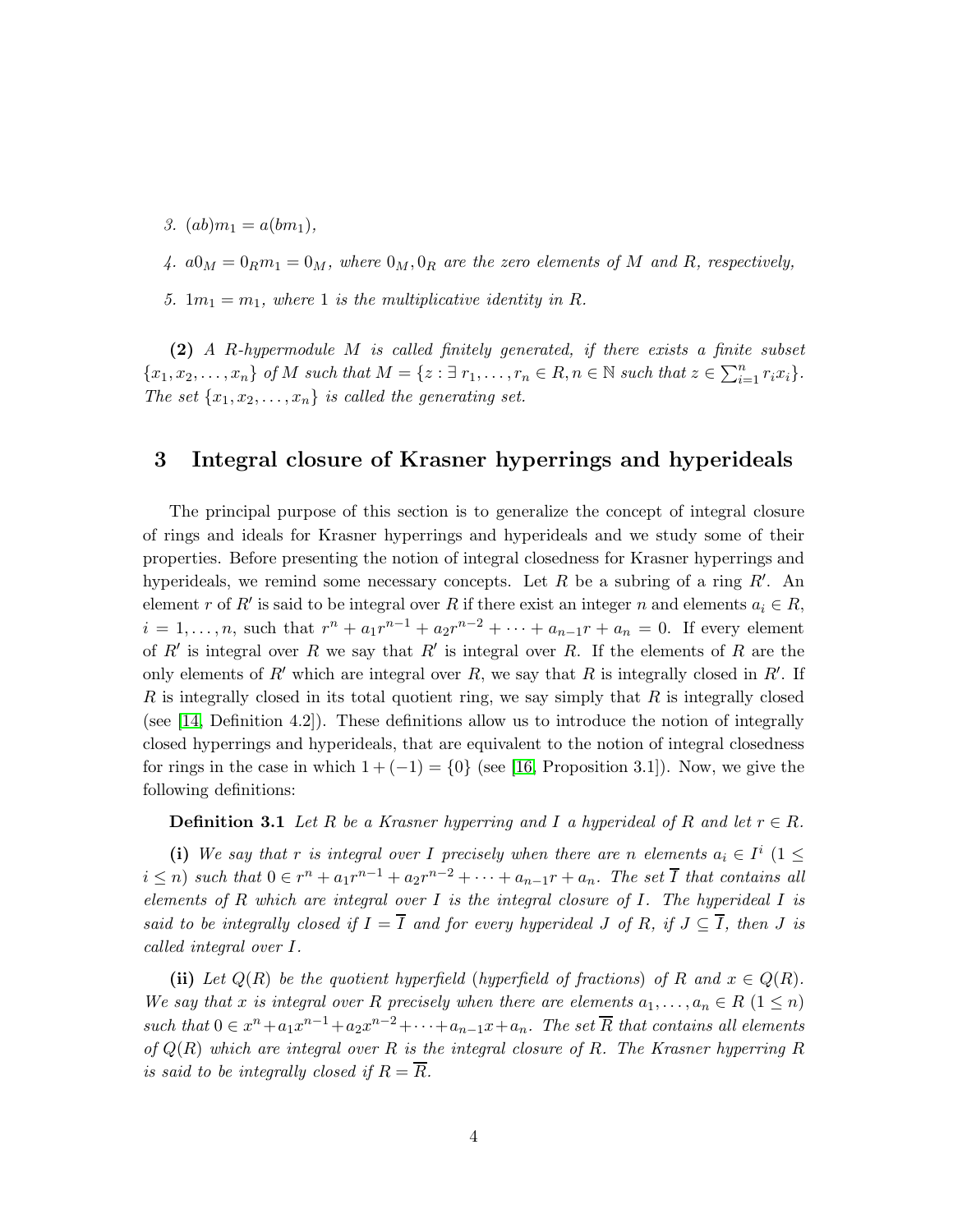Before studying the properties of the integral closedness of Krasner hyperrings and hyperideals, we give the following example.

**Example 3.2** Let  $R = \{0, a, b, c\}$  be a Krasner hyperring with the hyperaddition + and the multiplication  $\cdot$  defined as follows:

|  | $+ 0 a b c$                                      |  |  | $\cdot$ 0 a b c                                 |  |  |
|--|--------------------------------------------------|--|--|-------------------------------------------------|--|--|
|  | $0 \mid 0$ a b c                                 |  |  | $0 \begin{bmatrix} 0 & 0 & 0 & 0 \end{bmatrix}$ |  |  |
|  | $a \mid a \{0, b\} \{a, c\}$ b                   |  |  | $a \begin{bmatrix} 0 & a & b & c \end{bmatrix}$ |  |  |
|  | $b \mid b \mid \{a, c\} \mid \{0, b\} \mid a$    |  |  | $b \begin{bmatrix} 0 & b & b & 0 \end{bmatrix}$ |  |  |
|  | $c \begin{array}{ccc} c & b & a & 0 \end{array}$ |  |  | $c \begin{bmatrix} 0 & c & 0 & c \end{bmatrix}$ |  |  |

It is easily seen that  $A = \{0\}$ ,  $B = \{0,b\}$ ,  $I = \{0,c\}$  and  $J = \{0,b,c\}$  are hyperideals of R. We note that  $0 \in \overline{A}$  but  $a, b, c \notin \overline{A}$ . Hence  $\overline{A} = \{0\}$ , and so A is an integrally closed hyperideal of R. In the hyperideal  $B, a \notin \overline{B}$ , since  $0 \notin a^n + a_1 a^{n-1} + a_2 a^{n-2} + \cdots$  $a_{n-1}a + a_n = \{a, c\}$ , for every  $a_i \in B^i \ (1 \leq i \leq n)$ . Also  $c \notin \overline{B}$ , as  $0 \notin c^n + a_1 c^{n-1} +$  $a_2c^{n-2} + \cdots + a_{n-1}c + a_n = \{c\}$ , for every  $a_i \in B^i \ (1 \le i \le n)$ . Thus  $\overline{B} = \{0, b\}$  and B is an integrally closed hyperideal of  $R$ . One may see that  $I$  is integrally closed, but  $J$  is not integrally closed, since  $0 \in a^2 + ba + c = \{0, b\}.$ 

<span id="page-4-0"></span>**Remark 3.3** *Let*  $(R, +, \cdot)$  *be a Krasner hyperring and I, J hyperideals of R. Then* 

(1) *The integral closure of the hyperideal* R *in the hyperring* R *is always* R*, but the integral closure of the hyperring* R *may be larger than* R*.*

(2) If *I* is prime, then *I* is integrally closed, since for every  $r \in \overline{I}$ , there are n elements  $a_i \in I^i \ (1 \leq i \leq n) \ such \ that \ 0 \in r^n + a_1 r^{n-1} + a_2 r^{n-2} + \cdots + a_{n-1} r + a_n, \ and \ so$  $r^{n} \in (-a_1)r^{n-1} + (-a_2)r^{n-2} + \cdots + (-a_{n-1})r + (-a_n) \subseteq I$ . But I is prime, then  $r \in I$ .

(3) *Since*  $0 \in x - x$  *for every*  $x \in I$ *, we get*  $I \subseteq \overline{I}$ *.* 

(4) *Recall from* [\[16,](#page-15-2) Definition 4.4] *that the radical of I*, *denoted by*  $\sqrt{I} = \{x \in R : x^n \in R\}$ *I* for some positive integer  $n$ , is a hyperideal of R containing I. But for every  $r \in \overline{I}$ , there *are n elements*  $a_i \in I^i \ (1 \leq i \leq n)$  *such that*  $0 \in r^n + a_1 r^{n-1} + a_2 r^{n-2} + \cdots + a_{n-1} r + a_n$ *and so*  $r^n$  ∈  $(-a_1)r^{n-1}$  +  $(-a_2)r^{n-2}$  +  $\cdots$  +  $(-a_{n-1})r$  +  $(-a_n)$  ⊆ *I*. *This means that*  $r \in \sqrt{T}$ . *Thus*  $\overline{I} \subseteq \sqrt{\overline{I}}$ .

(5) *If* I ⊆ J*, then the integral closure of the hyperideal* I *is contained in the integral closure of the hyperideal* J*.*

(6) We take the nilradical of R as in [\[16,](#page-15-2) Definition 3.14]. Since  $(R, \cdot)$  is a semigroup *having zero as a bilaterally absorbing element, for every* r *belongs to* nilradical *of* R *we*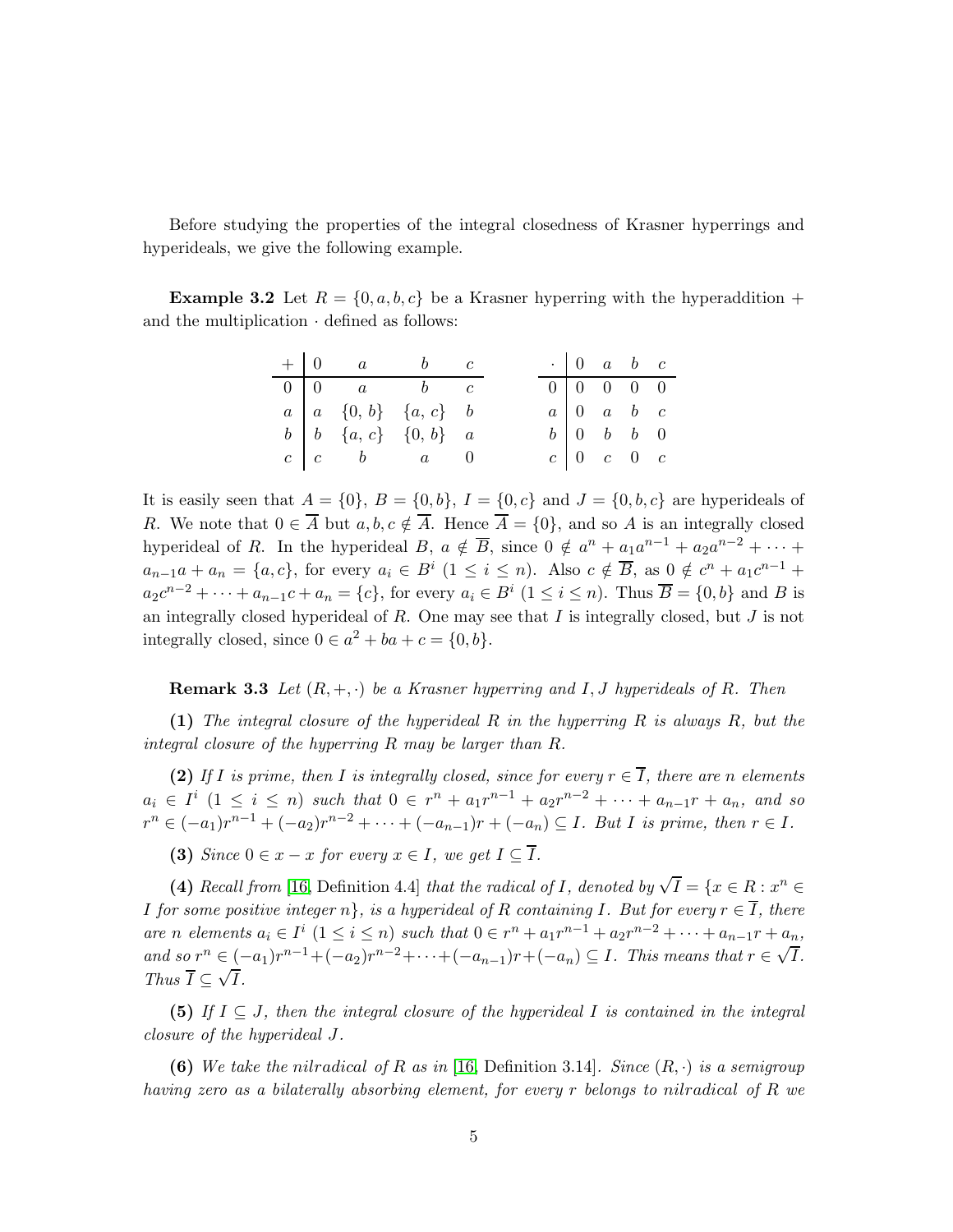$have 0 \in r<sup>n</sup> + 0 = \{0\}$  *for some positive integer n such that*  $r<sup>n</sup> = 0$ *, and so*  $r \in \overline{I}$  *for every hyperideal* I*.*

(7) *The intersection of any non-empty family of integrally closed hyperideals of* R *is again an integrally closed.*

(8) *Suppose that*  $f: R \to L$  *is a hyperring homomorphism. Then*  $f(\overline{I}) \subseteq \overline{f(I)L}$  *since if*  $r \in \overline{I}$ , then there are n elements  $a_i \in I^i$  ( $1 \leq i \leq n$ ) such that  $0 \in r^n + a_1 r^{n-1} +$  $a_2r^{n-2} + \cdots + a_{n-1}r + a_n$ , and so  $0 = f(0) \in \underline{f(r)^n} + f(a_1)f(r)^{n-1} + f(a_2)f(r)^{n-2} + \cdots$  $f(a_{n-1})f(r) + f(a_n)$ *. It follows that*  $f(r) \in \overline{f(I)L}$ *.* 

In [\[6\]](#page-14-12), Davvaz and Musavi investigated some properties of the polynomial hyperrings. Let x be an indeterminate and R a Krasner hyperring. Then  $R[x]$  is called the hyperring of polynomials of x over R, and by [\[6,](#page-14-12) Theorem 3.2], one may see that  $(R[x], +, \cdot)$  with the two hyperoperations defined as follows:

$$
f(x) + g(x) = \left\{ \sum_{i=0}^{\max\{m,n\}} c_i x^i : c_i \in a_i + b_i \right\} \qquad f(x) \cdot g(x) = \left\{ \sum_{k=0}^{m+n} c_k x^k : c_k \in \sum_{i+j=k} a_i b_j \right\}
$$

<span id="page-5-0"></span>is an additive-multiplication hyperring for some  $f(x) = \sum_{i=0}^{n} a_i x^i$ ,  $g(x) = \sum_{k=0}^{m} b_k x^k$  $R[x]$ . In the following proposition, we find a relation between polynomial hyperrings and integral elements.

Proposition 3.4 *Let* S *be a Krasner hyperring and* R *a subhyperring of* S *and let*  $x \in S$ . Then the following statements hold:

(1) *If* x *is integral over* R*, then* R[x] *is a finitely generated* R*-hypermodule.*

(2) If P is a prime hyperideal of R such that R is Krasner hyperdomain and  $S = Q(R)$ *is the quotient hyperfield of* R, then  $PR[a] \neq R[a]$  *or*  $PR[a^{-1}] \neq R[a^{-1}]$ , for every unit *element* a *of*  $Q(R)$ *.* 

**Proof.** (1) Suppose that x is integral over R and  $f(x) \in R[x]$  is a polynomial of degree m. Then there are elements  $b_1, \ldots, b_n \in R$   $(1 \leq n)$  such that  $0 \in x^n + b_1 x^{n-1} + b_2 x^{n-2} +$  $\cdots + b_{n-1}x + b_n$  and there exist  $a_0, \ldots, a_m \in R$  such that  $f(x) = a_0 + a_1x + \cdots + a_mx^m$ , and so  $f(x) \in a_0 + a_1x + \dots + a_mx^{m-n}((-b_1x^{n-1}) + (-b_2x^{n-2}) + \dots + (-b_{n-1})x + (-b_n)).$ Therefore  $f(x) \in a'_0 + a'_1 x + \cdots + a'_{m-1} x^{m-1}$ . By repeating this argument  $m - n$  times, we have  $f(x) \in a_0'' + a_1''x + \cdots + a_n''x^n$ . Hence  $R[x]$  is generated by  $\{1, x, \ldots, x^n\}$  as an R-hypermodule.

(2) There is no loss of generality in assuming that  $R = R_P$ , and so R is a local hyperdomain and P is maximal in R. If  $PR[a^{-1}] = R[a^{-1}]$ , then  $1 \in \sum_{i=0}^{n} a_i a^{-i}$ , where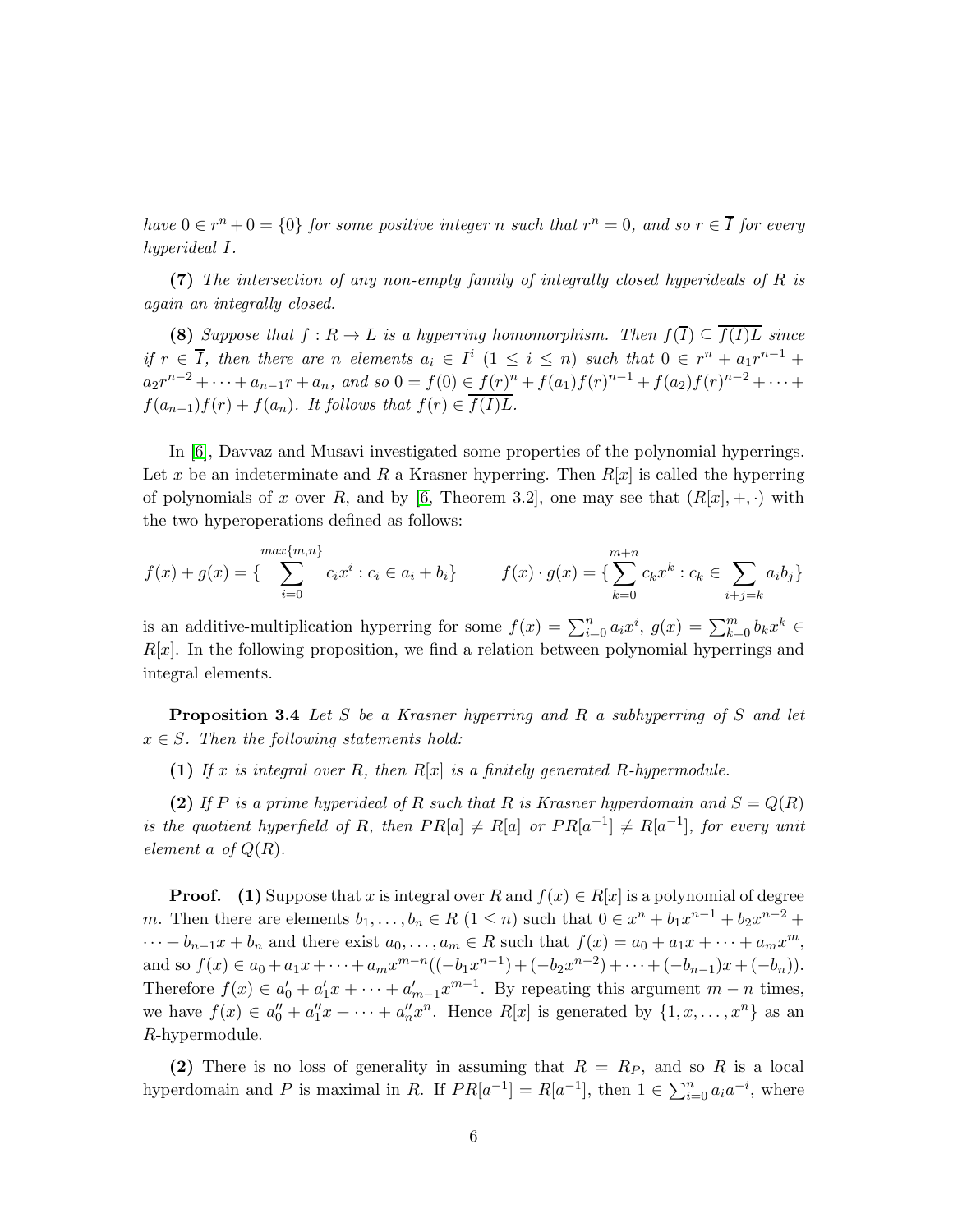$a_i$ 's  $\in P$ . It follows that  $0 \in 1 - \sum_{i=0}^n a_i a^{-i}$ , and so  $0 \in 1 - a_0 - a_1 a^{-1} - \cdots - a_n a^{-n}$ . Note that this means that there exists  $z \in 1 - a_0$  such that  $0 \in z - a_1 a^{-1} - \cdots - a_n a^{-n}$ . By [\[16,](#page-15-2) Proposition 3.15], z is unit in R. Hence  $0 \in a^n - z^{-1}a_1a^{n-1} - \cdots - z^{-1}a_n$ , and thus  $a \in \overline{R}$ . Therefore  $R[a] \subseteq \overline{R}$ . Now, let M be a maximal ideal in  $R[a]$ . We show that  $M \cap R$  is a maximal hyperideal of R. By the choice of M,  $R[a]/M$  is a hyperfield. Suppose that  $x \in R/(M \cap R)$ . Then  $x^{-1} \in R[a]/M$ , and so  $x^{-1} \in R/(M \cap R)$ , since  $R[a] \subseteq \overline{R}$ . Therefore, there are elements  $b_1, \ldots, b_n \in R/(M \cap R)$   $(1 \leq n)$  such that  $0 \in x^{-n} + b_1 x^{1-n} + b_2 x^{2-n} + \cdots + b_{n-1} x^{-1} + b_n$ . It follows that  $0 \in x^{n-1} (x^{-n} + b_1 x^{1-n} + b_2 x^{2-n})$  $b_2x^{2-n} + \cdots + b_{n-1}x^{-1} + b_n = x^{-1} + b_1 + b_2x + \cdots + b_{n-1}x^{n-2} + b_nx^{n-1}$ . Hence  $x^{-1} \in$  $-b_1 - b_2x - \cdots - b_{n-1}x^{n-2} - b_nx^{n-1} \subseteq R/(M \cap R)$ . This means that  $R/(M \cap R)$  is a hyperfield, and hence  $M \cap R$  is a maximal hyperideal of R, by [\[11,](#page-14-13) Proposition 3.7]. Since R is local,  $M \cap R = P$ , and thus  $PR[a] \neq R[a]$ .

<span id="page-6-0"></span>In the sequel, we generalize some classical results in integrally closed ring theory. In fact, we use hyperideals and hypermodules to express integral closure. First, we give the following lemma.

**Lemma 3.5** Let  $(R, +, \cdot)$  be a Krasner hyperring, I a hyperideal of R and let  $r \in R$ . *Then*  $r \in \overline{I}$  *if and only if*  $(I + (r))^n = I(I + (r))^{n-1}$  *for some integer n.* 

**Proof.**  $\Rightarrow$ ) Suppose that  $r \in \overline{I}$ . Then there are n elements  $a_i \in I^i$   $(1 \leq i \leq n)$  such that  $0 \in r^n + a_1r^{n-1} + a_2r^{n-2} + \cdots + a_{n-1}r + a_n$ , and so  $r^n \in (-a_1)r^{n-1} + (-a_2)r^{n-2} +$  $\cdots + (-a_{n-1})r + (-a_n) \subseteq I(I + (r))^{n-1}$ . This means that  $(I + (r))^{n} \subseteq I(I + (r))^{n-1}$ , and hence  $(I + (r))^n = I(I + (r))^{n-1}$ .

 $\Leftarrow$ ) Suppose that  $(I + (r))^n = I(I + (r))^{n-1}$ , for some positive integer *n*. Then  $r^n \in$  $I(I+(r))^{n-1}$ , and so there are n elements  $c_1, \ldots, c_n \in I$  such that  $c_i \in I^i$  for every i and  $r^{n} \in c_1 r^{n-1} + c_2 r^{n-2} + \cdots + c_{n-1} r + c_n$ . Hence  $r \in \overline{I}$ .

<span id="page-6-1"></span>**Theorem 3.6** Let  $(R, +, \cdot)$  be a Krasner hyperring, I a hyperideal of R and let  $r \in R$ . *If*  $r \in \overline{I}$ , then there exists a finitely generated R-hypermodule M such that  $rM \subseteq IM$ and  $0 \in r^k x$  (*for some*  $k \in \mathbb{N}$ ) *for every*  $x \subseteq R$  *such that*  $xM = 0$ *, where* x *is a set of elements of R. In fact, the converse is true whenever the set*  $\{y : y \in \sum_{i=1}^{n} y_i - y_i\}$  for *some*  $y_i \in I$  = 0*.* 

**Proof.** Suppose that  $r \in \overline{I}$ . Then there are n elements  $a_i \in I^i$   $(1 \leq i \leq n)$  such that  $0 \in r^n + a_1r^{n-1} + a_2r^{n-2} + \cdots + a_{n-1}r + a_n$ . Let J be the hyperideal generated by  $\{a_1, a_2, \ldots, a_n\}$ . Then  $I \subseteq J$  and  $r \in \overline{J}$ . By Lemma [3.5,](#page-6-0)  $(J + (r))^n = J(J + (r))^{n-1}$ , for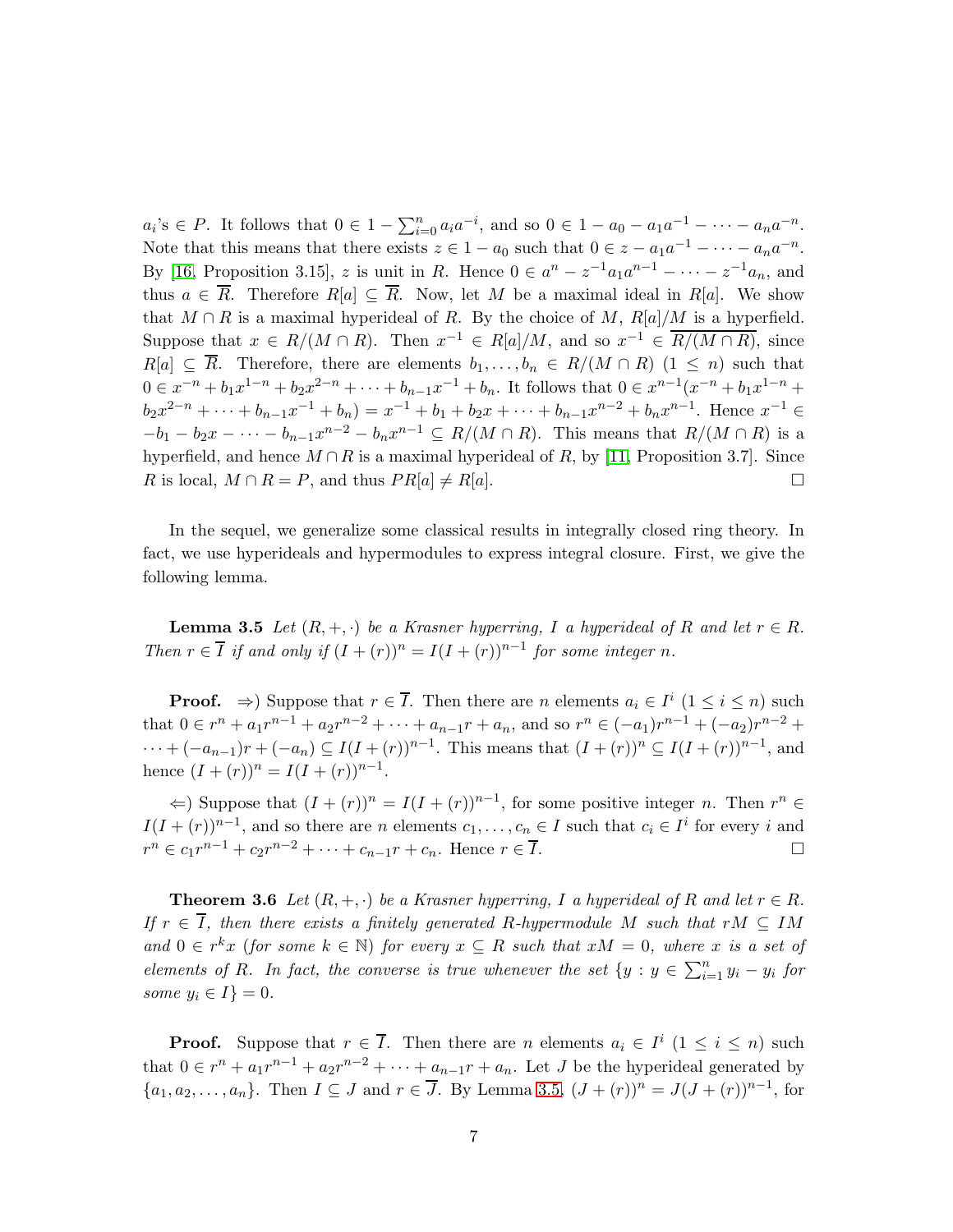some integer n. Set  $M = (J + (r))^{n-1}$ . Then M is a finitely generated R-hypermodule and  $rM = r(J + (r))^{n-1} \subseteq JM \subseteq IM$ . Also, suppose that  $x \in R$  such that  $xM = 0$ . Then  $xr^{n-1} \in xM = 0$ , and hence  $0 \in r^{n-1}x$ . Conversely, suppose that there exists a finitely generated R-hypermodule M such that  $rM \subseteq IM$  and  $0 \in r^kx$   $(k \in \mathbb{N})$ , for every  $x \in R$  such that  $xM = 0$ . Then there exists a finite subset  $\{m_1, m_2, \ldots, m_n\}$  of M such that  $M = \{z : \text{ there exist } r_1, \ldots, r_n \in R \text{ such that } z \in \sum_{i=1}^n r_i m_i\} \text{ and } rM \subseteq IM.$ Hence  $rm_i \in \sum_{j=1}^n a_{ij}m_j$ , for every  $i \in \{1, ..., n\}$  and some  $a_{ij} \in I$ . Let  $A = (\delta_{ij}r - a_{ij})$ be the matrix in which  $\delta_{ij} = 1$  whenever  $i = j$ , or else  $\delta_{ij} = 0$  and suppose that m is the vector  $(m_1, \ldots, m_n)^T$ . It is easy to see that  $rm_i - a_{i1}m_1 - a_{i2}m_2 - \cdots - a_{in}m_n \subseteq$  $a_{i1}m_1 - a_{i1}m_1 + a_{i2}m_2 - a_{i2}m_2 + \cdots + a_{in}m_n - a_{in}m_n = 0$  for every  $i \in \{1, ..., n\}$ . It follows that  $0 = adj(A)Am = det(A)m$ , and so  $det(A)m_i = 0$  for every  $i \in \{1, ..., n\}$ . Therefore,  $0 = det(A)M$ , and hence by the hypothesis  $0 \in r^k det(A)$  for  $k \in \mathbb{N}$ . Thus  $r \in \overline{I}$ .

We close this section with the following corollary.

**Corollary 3.7** Let I be a hyperideal of the Krasner hyperring R such that  $\{y : y \in$  $\sum_{i=1}^{n} y_i - y_i$  for some  $y_i \in I$  = 0*.* Then  $\overline{I}$  is a hyperideal of R.

**Proof.** Let I be a hyperideal of the Krasner hyperring R. It is easy to see that  $\alpha r \in \overline{I}$ , for every  $\alpha \in R$  and  $r \in \overline{I}$ . It is sufficient to show that  $x + y \subseteq \overline{I}$  for every  $x, y \in \overline{I}$ . Let  $x, y \in \overline{I}$ . Then there are elements  $a_i \in I^i$   $(1 \leq i \leq n)$  and  $b_j \in I^j$   $(1 \leq j \leq m)$  such that  $0 \in x^{n} + a_{1}x^{n-1} + a_{2}x^{n-2} + \cdots + a_{n-1}x + a_{n}$  and  $0 \in y^{m} + b_{1}y^{m-1} + b_{2}y^{m-2} + \cdots + b_{m-1}y + b_{m}$ . Let I' be the hyperideal generated by  $\{a_1, \ldots, a_n, b_1, \ldots, b_m\}$ . Then  $x, y \in \overline{I'}$ . Let  $J =$  $I' + (x)$  and  $K = I' + (x, y) = J + (y)$ . Since  $x, y \in \overline{I'}$ , it follows from Lemma [3.5](#page-6-0) that  $J^{n+1} = (I' + (x))^{n+1} = I'(I' + (x))^{n} = I'J^{n}$  for some integer n and  $K^{m+1} =$  $(J + (y))^{m+1} = J(J + (y))^m = JK^m$  for some integer m. Hence  $K^{m+n+1} = JK^{m+n}$  $\cdots = J^{n+1}K^m = I'J^nK^m \subseteq I'K^{m+n} \subseteq K^{m+n+1}$ . Thus  $I'K^{m+n} = K^{m+n+1}$ , and hence  $I'(I' + (x, y))^{m+n} = (I' + (x, y))^{m+n+1}$ . As  $x + y \subseteq K$ ,  $(x + y)K^{m+n} \subseteq K^{m+n+1}$  =  $I'K^{m+n}$ . If  $aK^{m+n} = 0$  for some  $a \in R$ , then  $a(x+y)^{m+n} = 0$ , and so  $x+y \subseteq \sqrt{(0:a)}$ . Hence, by Theorem [3.6,](#page-6-1)  $x + y \subseteq \overline{I'}$ , and thus  $\overline{I}$  is hyperideal.

#### 4 Hypervaluation Hyperideals and Primary Hyperideals

In this section some important results in valuation ring theory are generalized. We define the notion of hypervaluation hyperideals and then a relation between hypervaluations and primary hyperideals is studied.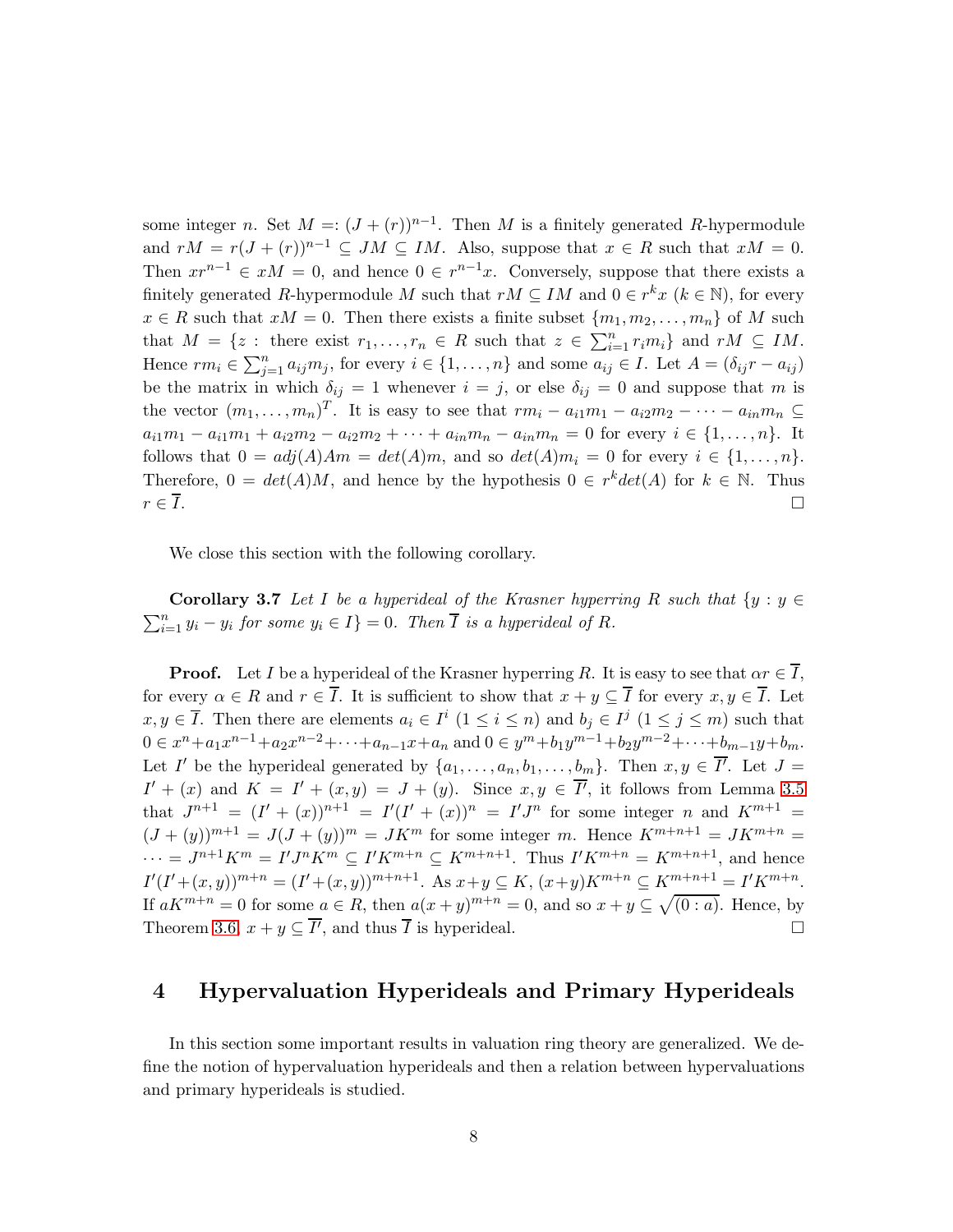Let  $Q(R)$  be the quotient hyperfield of the Krasner hyperring R. Recall from [\[11,](#page-14-13) Definition 4.3] that R is called hypervaluation hyperring if for any  $a \in Q(R)$  we have  $a \in R$  or  $a^{-1} \in R$ , and we can easily see that if R is a hypervaluation hyperring, then the set of all hyperideals of  $R$  is totally ordered by inclusion. The concept of hypervaluation on a hyperfield was introduced in [\[11\]](#page-14-13). A hypervaluation on  $Q(R)$  is a surjective map  $\nu: Q(R) \to G_{\infty}$ , where G is a totally ordered Abelian group with an element  $\infty$ , such that

(a)  $\nu(x) = \infty$  if and only if  $x = 0$ ;

(b) 
$$
\nu(-x) = \nu(x);
$$

$$
(c) \ \nu(x \cdot y) = \nu(x) \cdot \nu(y);
$$

(d) If  $z \in x + y$ , then  $\nu(z) \ge \min{\{\nu(x), \nu(y)\}}$ .

For more details we refer the reader to [\[5,](#page-14-2) [8,](#page-14-7) [16\]](#page-15-2). The non-negative hypervaluations on  $Q(R)$  give us a special class of hyperideals. In the following these hyperideals (hypervaluation hyperideals) are introduced.

Definition 4.1 *Let* I *be a hyperideal of the Krasner hyperdomain* R *such that* Q(R) *is the quotient hyperfield of* R*. Then* I *is said to be hypervaluation hyperideal if there is a hypervaluation hyperring* V *of* Q(R) *containing* R *and a hyperideal* J *of* V *such that*  $I = J \cap R$ *. We say that* I *is a v*-hyperideal whenever *v is the hypervaluation determined*  $by V.$ 

<span id="page-8-0"></span>Proposition 4.2 *Let* I *be a hyperideal of the Krasner hyperdomain* R *and let* ν :  $Q(R) \rightarrow G_{\infty}$  *be a hypervaluation on*  $Q(R)$  *and nonnegative on* R. Then the following *statements are equivalent:*

- (a) I *is a* ν*-hyperideal.*
- (b) *For*  $x, y \in R$ *, if*  $x \in I$  *and*  $\nu(y) > \nu(x)$ *, then*  $y \in I$ *.*
- (c) *If* V *is the hypervaluation hyperring of*  $\nu$ *, then*  $IV \cap R = I$ *.*

**Proof.** (a)  $\Rightarrow$  (b) Let I be a v-hyperideal and  $x, y \in R$  be such that  $x \in I$  and  $\nu(y) \geq \nu(x)$ . Then there is a hypervaluation hyperring V of  $Q(R)$  containing R and a hyperideal J of V such that  $I = J \cap R$ , and so  $y = \frac{y}{x}$  $\frac{y}{x} \cdot x \in Vx \cap R \subseteq J \cap R = I.$ 

(b)  $\Rightarrow$  (c) Let  $y \in VI \cap R$ . Then  $y \in \sum_{i=1}^{n} a_i b_i$ , where  $a_i$ 's  $\in I$  and  $b_i$ 's  $\in V$ . Suppose that  $\nu(a_i) = min{\nu(a_1), \ldots, \nu(a_n)}$ . Then  $\nu(y) \geq min{\nu(a_1)\nu(b_1), \ldots, \nu(a_n)\nu(b_n)} \geq$  $min\{\nu(a_1),\ldots,\nu(a_n)\} = \nu(a_i)$ . Hence  $y \in I$  and thus  $IV \cap R = I$ .

<span id="page-8-1"></span> $(b) \Rightarrow (c)$  is straightforward.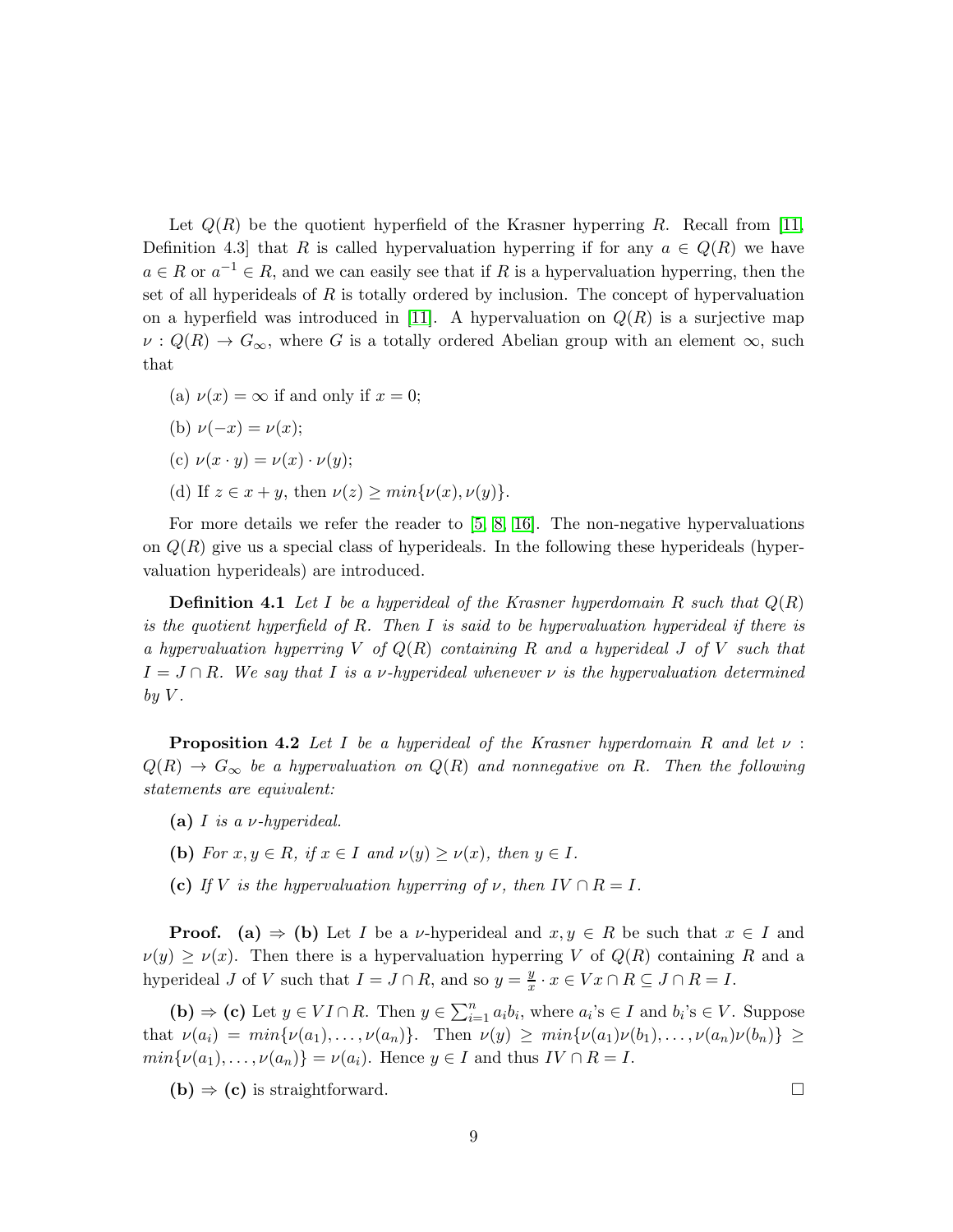**Example 4.3** Let *I* be a *ν*-hyperideal of the Krasner hyperdomain R. Then  $\sqrt{I}$  is a v-hyperideal of R. Further,  $\sqrt{\overline{I}}$  is a prime hyperideal of R. In fact, let  $x, y \in R$  be such that  $x \in \sqrt{I}$  and  $\nu(y) \geq \nu(x)$ . Then there exists a positive integer n such that  $x^n \in I$ . Hence  $\nu(y^n) \ge \nu(x^n)$ . Since I is a v-hyperideal, we get  $y^n \in I$ . Thus  $\sqrt{I}$  is a v-hyperideal. Furthermore, if  $ab \in \sqrt{I}$  for some  $a, b \in R$ , then  $a^n b^n \in I$  for some positive integer *n*. Assume that  $\nu(a) \geq \nu(b)$ , then  $\nu(a^{2n}) \geq \nu(a^n b^n)$ , which means that  $\sqrt{I}$  is a prime hyperideal of R.

<span id="page-9-0"></span>We know that every valuation ring is integrally closed [\[1,](#page-14-9) Proposition 5.18]. In the following we show that this property is also true in hypervaluation Krasner hyperrings.

Proposition 4.4 *Every hypervaluation Krasner hyperring is integrally closed.*

**Proof.** Let R be a hypervaluation Krasner hyperring with the quotient hyperfield  $Q(R)$  and let  $r \in \overline{R}$ . Then there are elements  $a_1, \ldots, a_n \in R$   $(1 \leq n)$  such that  $0 \in$  $r^{n} + a_{1}r^{n-1} + a_{2}r^{n-2} + \cdots + a_{n-1}r + a_{n}$ . If  $r \in R$ , then we are done. Suppose that  $r \notin R$ . Then  $r^{-1} \in R$ , and so  $r^{-s} \in R$  for every  $s \in \mathbb{N}$ . It follows that

<span id="page-9-1"></span>
$$
0 \in r + a_1 + a_2r^{-1} + \dots + a_{n-1}r^{2-n} + a_nr^{1-n}.
$$

Hence  $r \in -(a_1 + a_2r^{-1} + \cdots + a_{n-1}r^{2-n} + a_nr^{1-n}) \subseteq R$ , a contradiction. Thus R is an integrally closed Krasner hyperring.

In the following relation between hypervaluation Krasner hyperrings and integral closure of hyperideals is given. In fact, we show that the integral closure of a hyperideal is determined by the hypervaluation Krasner hyperrings. First, we show that for every Krasner hyperdomain R, there exists a hypervaluation hyperdomain between R and  $Q(R)$ .

**Theorem 4.5** Let R be a Krasner hyperdomain with the hyperfield of fractions  $Q(R)$ . *Then for every prime hyperideal* P *of* R *there exists a hypervaluation hyperdomain* V *of*  $Q(R)$  *containing* R *such that*  $M \cap R = P$ *, where* M *is a maximal hyperideal in* V.

**Proof.** With no loss of generality assume that  $R = R_P$ , and so R is local hyperdomain and  $P$  is maximal in  $R$ . Let

$$
\Theta = \{ (S, M_S) : R \subseteq S \subseteq Q(R) \text{ and } PS \subseteq M_S \},\
$$

where each  $(S, M_S)$  is a local hyperdomain with the maximal hyperideal  $M_S$ . Then  $\Theta$  is not empty, as  $(R, P)$ . One may see that  $\Theta$  is partially ordered by  $\leq$ , where  $(S, M_S) \leq (K, M_K)$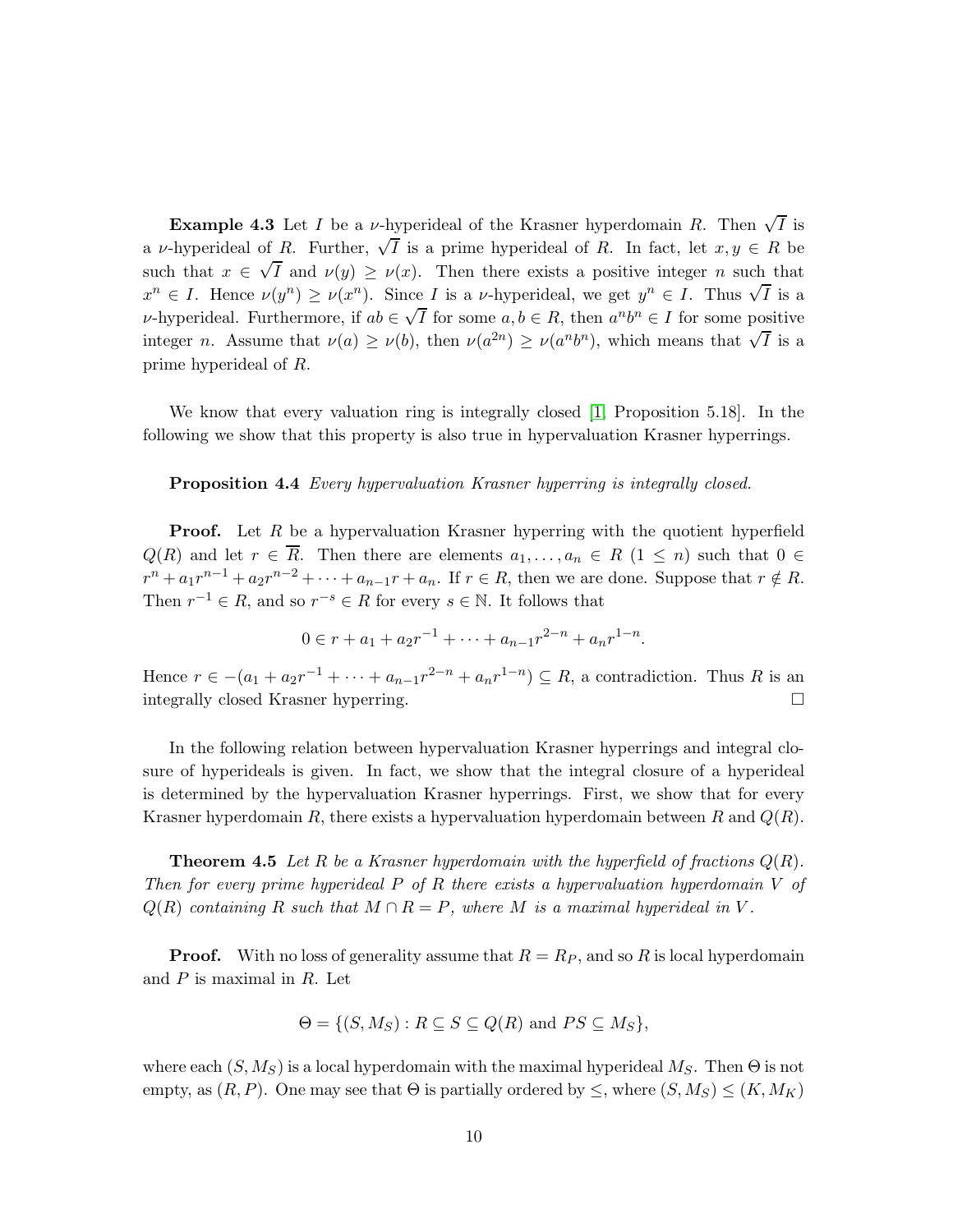if  $S \subseteq K$  and  $M_S K \subseteq M_K$ , and every non-empty totally ordered subset of  $\Theta$  has an upper bound. Then  $\Theta$  has at least one maximal element  $(V, M_V)$ , by Zorn's Lemma. We show that V is a hypervaluation hyperdomain. Let a be an element of  $Q(R)$ . Then by Proposition [3.4](#page-5-0) (2), either  $M_V V[a] \neq V[a]$  or  $M_V V[a^{-1}] \neq V[a^{-1}]$ . Assume that  $M_V V[a] \neq V[a]$ . Then by [\[11,](#page-14-13) Corollary 3.9], there exists a maximal hyperideal  $M_{V[a]}$ of  $V[a]$  containing  $M_VV[a]$ . Therefore,  $(V[a]_{M_{V[a]}}$ ,  $M_{V[a]}V[a]_{M_{V[a]}})$  is an element of  $\Theta$ which contains V, and so  $V[a]_{M_{V[a]}} = V$ . It follows that  $a \in V[a]_{M_{V[a]}} = V$ . Thus, V is a hypervaluation hyperdomain, as P is maximal in R and  $(V, M_V) \in \Theta$ . Therefore  $P = M_V \cap R$ .

<span id="page-10-0"></span>**Theorem 4.6** Let I be a hyperideal of the Krasner hyperdomain  $R$  and let  $V(R)$  be *the set of all hypervaluation hyperdomains of the hyperfield of fractions* Q(R) *of* R *which contains*  $R$ *. Then*  $\overline{I} = \bigcap_{V \in V(R)} IV \cap R$ *.* 

**Proof.** Suppose that  $r \in I \subseteq \bigcap_{V \in V(R)} IV \cap R$ . By Remark part (8) of [3.3,](#page-4-0)  $IV \subseteq IV$ , and so  $r \in \bigcap_{V \in V(R)} \overline{IV} \cap R$ . It follows that there are elements  $a_1, \ldots, a_n \in I^i V \ (1 \leq n)$ such that  $0 \in r^{n} + a_1 r^{n-1} + a_2 r^{n-2} + \cdots + a_{n-1} r + a_n$ . Since for every  $x, y \in V$ , we conclude that  $\frac{x}{y} \in V$  or  $\frac{y}{x}$  $\frac{y}{x} \in V$ , this implies that  $x \in yV$  or  $y \in xV$ . Thus  $IV = xV$ , for some  $x \in I$ , and hence  $r \in \overline{xV}$ . Therefore, there are m elements  $b_1, \ldots, b_m \in V$   $(1 \leq m)$ such that  $0 \in r^m + b_1 x r^{m-1} + b_2 x^2 r^{m-2} + \cdots + b_{m-1} x^{m-1} r + b_m x^m$ . This means that  $0 \in (\frac{r}{x})$  $(\frac{r}{x})^m+b_1(\frac{r}{x})$  $(\frac{r}{x})^{m-1}+\cdots+b_{m-1}(\frac{r}{x})$  $(\frac{r}{x})+b_m$ . But  $\frac{r}{x} \in Q(R)$  and every hypervaluation Krasner hyperring is integrally closed, by Proposition [4.4.](#page-9-0) Hence  $\frac{r}{x} \in V$ , and thus  $r \in xV \subseteq IV$ . Therefore,  $I \subseteq \bigcap_{V \in V(R)} IV \cap R$ . For the opposite inclusion, let  $r \in \bigcap_{V \in V(R)} IV \cap R$ . For every hypervaluation hyperdomain V between the polynomial hyperring  $R[\frac{I}{r}]$  $\frac{I}{r}$  and  $Q(R)$ , we have  $r \in IV$ , and hence  $\frac{I}{r}V = V$ . Since by Theorem [4.5,](#page-9-1) there exists a hypervaluation hyperdomain V of  $Q(R)$  contains  $R[\frac{I}{r}]$  $\frac{I}{r}$ , it follows easily that  $\frac{I}{r}V \cap R[\frac{I}{r}]$  $\frac{I}{r}]=\frac{I}{r}R[\frac{I}{r}% ]+\frac{I}{r}(\frac{I}{r})$  $\frac{I}{r}$ ] = R[ $\frac{I}{r}$  $\frac{1}{r}$ . Therefore  $1 \in \frac{I}{r}R[\frac{I}{r}]$  $\frac{I}{r}$ . This implies that  $1 \in \sum_{i=1}^n \frac{a_i}{r^i}$  $\frac{a_i}{r^i}$  where  $a_i \in I^i$  for every  $i \in \{1, \ldots, n\},\$ and thus  $0 \in r^n - a_1 r^{n-1} - a_2 r^{n-2} - \cdots - a_{n-1} r - a_n$ . Hence  $r \in \overline{I}$ , as desired.

In the light of Theorem [4.6,](#page-10-0) we state the following corollary.

Corollary 4.7 (a) *The integral closure of a Krasner hyperdomain* R *is the intersection of all hypervaluation hyperdomains of the hyperfield of fractions* Q(R) *containing* R*.*

(b) *Every prime hyperideal is a hypervaluation hyperideal.*

**Proof.** (a) Suppose that  $r \in \bigcap_{V \in V(R)} V$  where  $V(R)$  is the set of all hypervaluation hyperdomains of  $Q(R)$  containing R. Then  $r = \frac{x}{y}$ y such that  $y \neq 0$ . Hence  $x \in \bigcap_{V \in V(R)} yV$ ,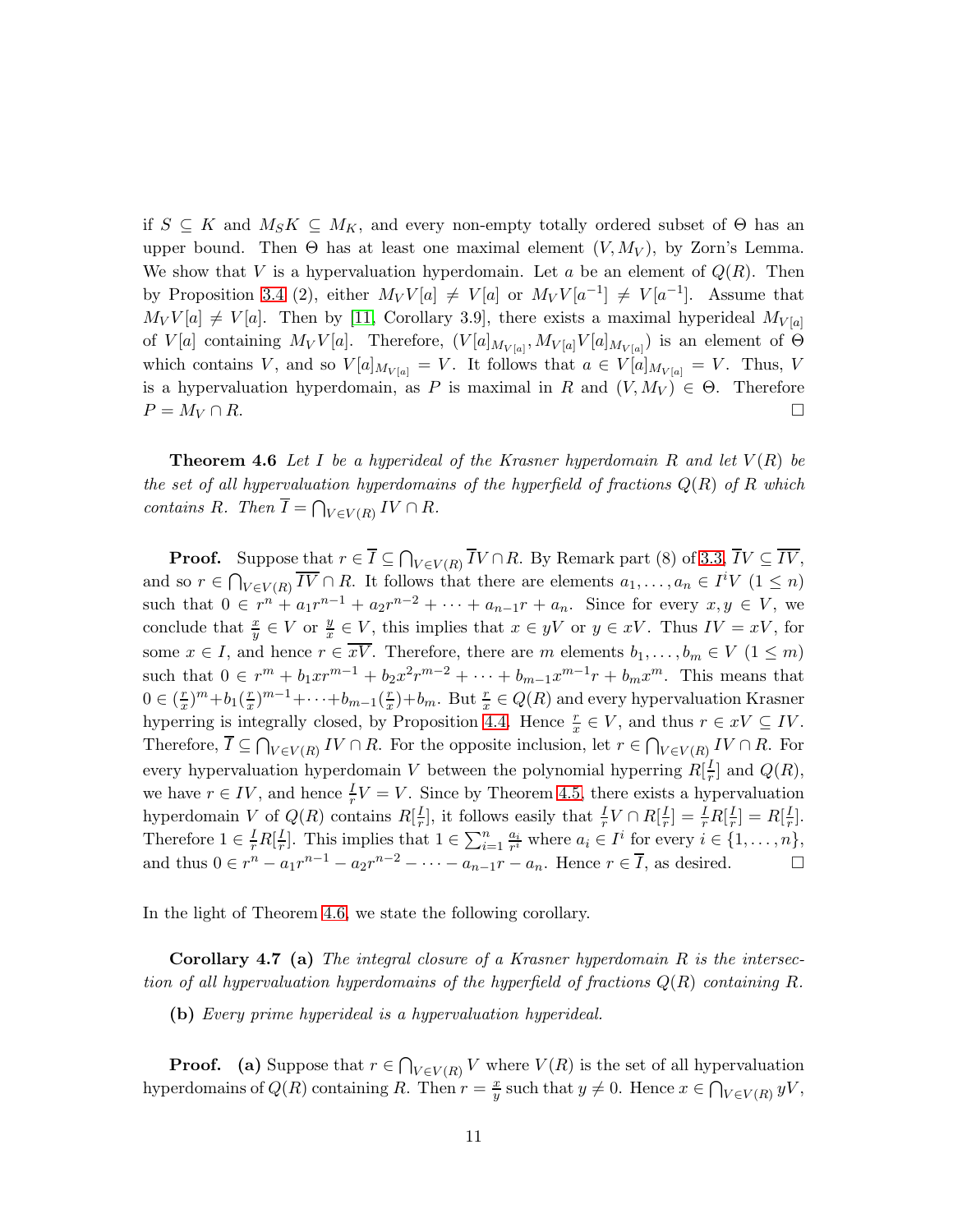and so by Theorem [4.6](#page-10-0)  $x \in \overline{(y)}$ . This implies that  $0 \in x^n + b_1 y x^{n-1} + b_2 y^2 x^{n-2} + \cdots$  $b_{n-1}y^{n-1}x + b_ny^n$  for some  $b_1, \ldots, b_n \in R$   $(1 \leq n)$ . Thus  $0 \in (\frac{x}{y})$  $\frac{x}{y})^n + b_1(\frac{x}{y})$  $\frac{x}{y}$ )<sup>n-1</sup> + b<sub>2</sub>( $\frac{x}{y}$ )  $\frac{x}{y})^{n-2}$  +  $\cdots + b_{n-1}\frac{x}{y} + b_n$ , and so  $r \in \overline{R}$ . But  $\overline{R} \subseteq \bigcap_{V \in V(R)} V$ , so that  $\overline{R} = \bigcap_{V \in V(R)} V$ .

(b) It follows from Theorem [4.5.](#page-9-1)

In the sequel, we generalize some other results in valuation ring theory. Actually, we find a relationship between hypervaluation hyperideals and primary hyperideals. First, recall that a hyperideal  $Q$  in the Krasner hyperring  $R$  is primary if  $Q$  is proper in  $R$  and for every  $x, y \in R$  such that  $xy \in Q$  we have either  $x \in Q$  or  $y \in \sqrt{Q}$  (see [\[16,](#page-15-2) Definition 8.1]), and a hyperideal  $I$  in the Krasner hyperring  $R$  is said to be normal if for every  $r \in R$ , we have  $r + I - r \subseteq I$  (see [\[5,](#page-14-2) Definition 3.2.1]).

<span id="page-11-0"></span>Proposition 4.8 *Let* I *be a hyperideal of the Krasner hyperdomain* R *and let* ν :  $Q(R) \rightarrow G_{\infty}$  *be a hypervaluation on*  $Q(R)$  *and nonnegative on* R. Then the following *statements hold:*

(a) If *I* is a v-hyperideal and A, B are subsets of R such that  $AB \subseteq I$ , then either  $\{a^2 : I \subseteq I\}$  $a \in A$   $\subseteq$  *I* or  $\{b^2 : b \in B\}$   $\subseteq$  *I. Moreover, if every hyperideal of R is a hypervaluation hyperideal, then* R *is a hypervaluation hyperdomain.*

(b) *If*  $I_1, \ldots, I_n$  *are*  $\nu$ *-hyperideals of* R *such that for every*  $i \in \{1, \ldots, n\}$  *there exists an element*  $x_i \in R \setminus I_i$ *, then*  $\prod_{i=1}^n x_i \notin I_1 \cdots I_n$ *. Moreover, if*  $I^n \subseteq I_i^n$  for some  $i \in \{1, \ldots, n\}$ *, then*  $I \subseteq I_i$ *.* 

(c) If for every n,  $I^n$  is a v-hyperideal of R, then  $\bigcap_{n=1}^{\infty} I^n$  is a prime hyperideal of R.

(d) *If* R *is a hypervaluation hyperdomain and* P *is a prime hyperideal of* R*, then the intersection of the* P*-primary hyperideals of* R *is prime.*

(e) *Suppose that* Θ *is the set of all hypervaluation hyperideals of* R *such that for every*  $I_1, I_2 \in \Theta$ , there exists  $I_3 \in \Theta$  with  $I_3 \subseteq I_1 \cap I_2$ . Then  $\sqrt{\bigcap_{I_i \in \Theta} I_i}$  is a prime hyperideal of R*.*

**Proof.** (a) Suppose that there is an element  $a \in A$  such that  $a^2 \notin I$ . Since I is a hypervaluation hyperideal, there is a hypervaluation hyperring  $V_{\nu}$  of  $Q(R)$  containing R such that  $I = IV_{\nu} \cap R$ , and since G is totally ordered and for any  $b \in B$ , we have either  $\nu(b) \ge \nu(a)$  or  $\nu(a) \ge \nu(b)$ . But for any  $b \in B$  we have  $ab \in I$ . Then  $b^2 \in I$  for any  $b \in B$ , and thus  $\{b^2 : b \in B\} \subseteq I$ . The "moreover" statement is clear since for every  $\frac{a}{b} \in Q(R)$ we have either  $a^2 \in (ab)$  or  $b^2 \in (ab)$ , and thus either  $\frac{a}{b} \in R$  or  $\frac{b}{a} \in R$ .

(b) Suppose that  $x_i \in R \setminus I_i$  for every  $i \in \{1, ..., n\}$ . Then  $\nu(a_i) > \nu(x_i)$  for every  $a_i \in I_i$ , and hence  $\prod_{i=1}^n \nu(a_i) > \prod_{i=1}^n \nu(x_i)$  for every  $a_i \in I_i$  and every  $i \in \{1, ..., n\}$ .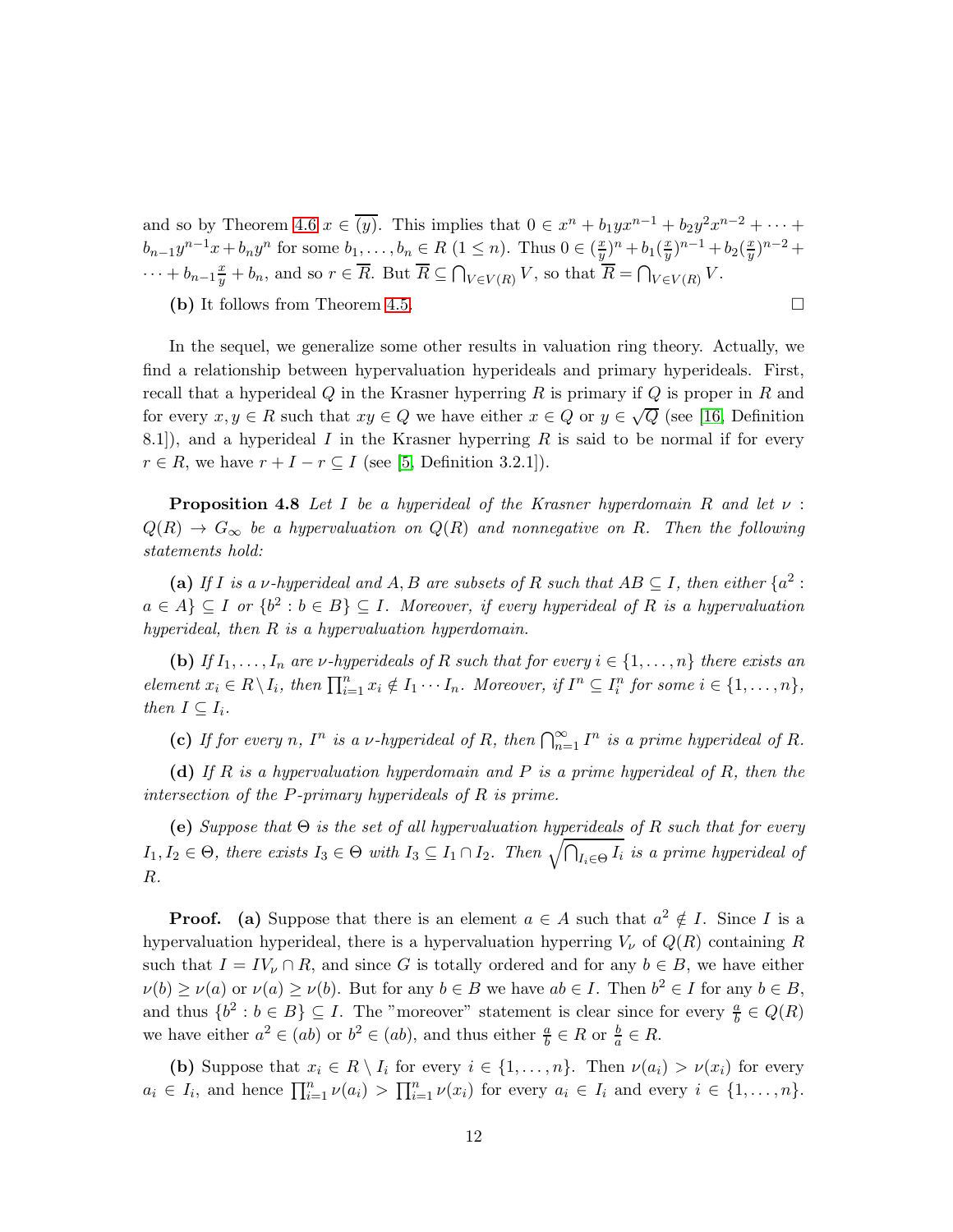Therefore  $\prod_{i=1}^n x_i \notin I_1 \cdots I_n$ . For the "moreover" statement, suppose that  $I \subseteq I_i$ . Then there exists  $x \in I \setminus I_i$ , and so  $x^n \notin I_i^n$ , a contradiction.

(c) Let  $a, b \in R$  such that  $ab \in \bigcap_{n=1}^{\infty} I^n$ . Then  $ab \in I^{2n}$  for each n, and by part (b) either  $a \in I^n$  or  $b \in I^n$ . Hence,  $a \in \bigcap_{n=1}^{\infty} I^n$  or  $b \in \bigcap_{n=1}^{\infty} I^n$ .

(d) Without loss of generality, assume that  $R = R_P$ , and so by [\[16,](#page-15-2) Remark 7.3],  $R_P$ is a local hyperring with the only maximal hyperideal  $P$  of  $R$ . Let  $B$  be the intersection of all P-primary hyperideals of R. If  $B = P$ , we are done. So suppose that  $B \subset P$ . Then there exists  $x \in P \setminus B$ , and hence  $x \notin Q$  for some P-primary hyperideal Q. But R is hypervaluation, then  $Q \subset (x) \subseteq P$ . On the other hand,  $x^n \in Q_\alpha$  for some integer n and P-primary hyperideal  $Q_{\alpha}$ , which means that  $(x^n) \subseteq Q_{\alpha}$ . Since  $\sqrt{(x^n)} = P$ ,  $(x^n)$  is a P-primary hyperideal of R. Therefore,  $\bigcap_{n=1}^{\infty} (x)^n = B$ . Thus, by part (c), the intersection of the  $P$ -primary hyperideals of  $R$  is prime.

(e) Let  $ab \in \sqrt{\bigcap_{I_i \in \Theta} I_i}$  for some  $a, b \in R$ . Then  $a^n b^n \in \bigcap_{I_i \in \Theta} I_i$  for some positive integer *n*. Since  $I_i$ 's are hypervaluation hyperideals, by part (a), either  $a^{2n} \in I_i$  or  $b^{2n} \in I_i$ for each *i*. If  $a^{2n} \notin I_i$  and  $b^{2n} \in I_j$  for some  $I_i, I_j \in \Theta$ , then there exists  $I_k \in \Theta$  such that  $I_k \subseteq I_i \cap I_j$ . It means that  $a^{2n}, b^{2n} \notin I_k$ , a contradiction. Hence, we can assume that  $a^{2n} \in \bigcap_{I_i \in \Theta} I_i$ . Thus  $\sqrt{\bigcap_{I_i \in \Theta} I_i}$  is a prime hyperideal of R.

Now, we are ready to state our main result of this section. Let  $R$  be a Krasner hyperdomain,  $\Theta$  be the set of all hypervaluation hyperideals of R and let  $\Delta$  be the set of all P-primary hyperideals of  $R$  where  $P$  is a prime hyperideal. We present a relationship between  $\Theta$  and  $\Delta$ .

**Theorem 4.9** *Suppose that* R *is a local Krasner hyperdomain such that*  $\Delta \subseteq \Theta$  *if and only if*  $\Delta$  *is totally ordered by inclusion and*  $\bigcap_{I_i \in \Delta} I_i$  *is a prime hyperideal of* R. Then the *equivalence is true for any (not necessarily local) Krasner hyperdomain.*

**Proof.** Let  $R_P$  be a local Krasner hyperdomain with the maximal hyperideal  $PR_P$ and let  $Q_{\alpha}$ 's  $\in \Delta$ . By [\[16,](#page-15-2) Proposition 8.7], the primary hyperideals of  $R_P$  can be written in the form  $Q_{\alpha}R_P$  and we have  $Q_{\alpha} = Q_{\alpha}R_P \cap R$ . Hence,  $Q_{\alpha}$  is a hypervaluation hyperideal of R whenever  $Q_{\alpha}R_P$  is a hypervaluation hyperideal of  $R_P$ . Conversely, suppose that  $Q_{\alpha}$ is a hypervaluation hyperideal of  $R$ . Then there exists a hypervaluation hyperring  $V$ containing R such that  $Q_{\alpha}V \cap R = Q_{\alpha}$ . It follows that  $Q_{\alpha}V_P \cap R_P = Q_{\alpha}R_P$ , since if  $x \in Q_{\alpha}V_P \cap R_P$ , then  $x = \frac{t}{m} = \frac{r}{s}$  for some  $r \in R$ ,  $t \in Q_{\alpha}V$  and  $m, s \in R \setminus P$ . Hence,  $0 \in (ts - rm)u$  for some  $u \in R \setminus P$ , and so  $tsu = rmu \in Q_{\alpha}V \cap R = Q_{\alpha}$  (see [\[16,](#page-15-2) page 63]). Since  $m \in R \setminus P$  and  $Q_{\alpha}$  is a P-primary hyperideal of R, we deduce that  $ru \in Q_{\alpha}$ ,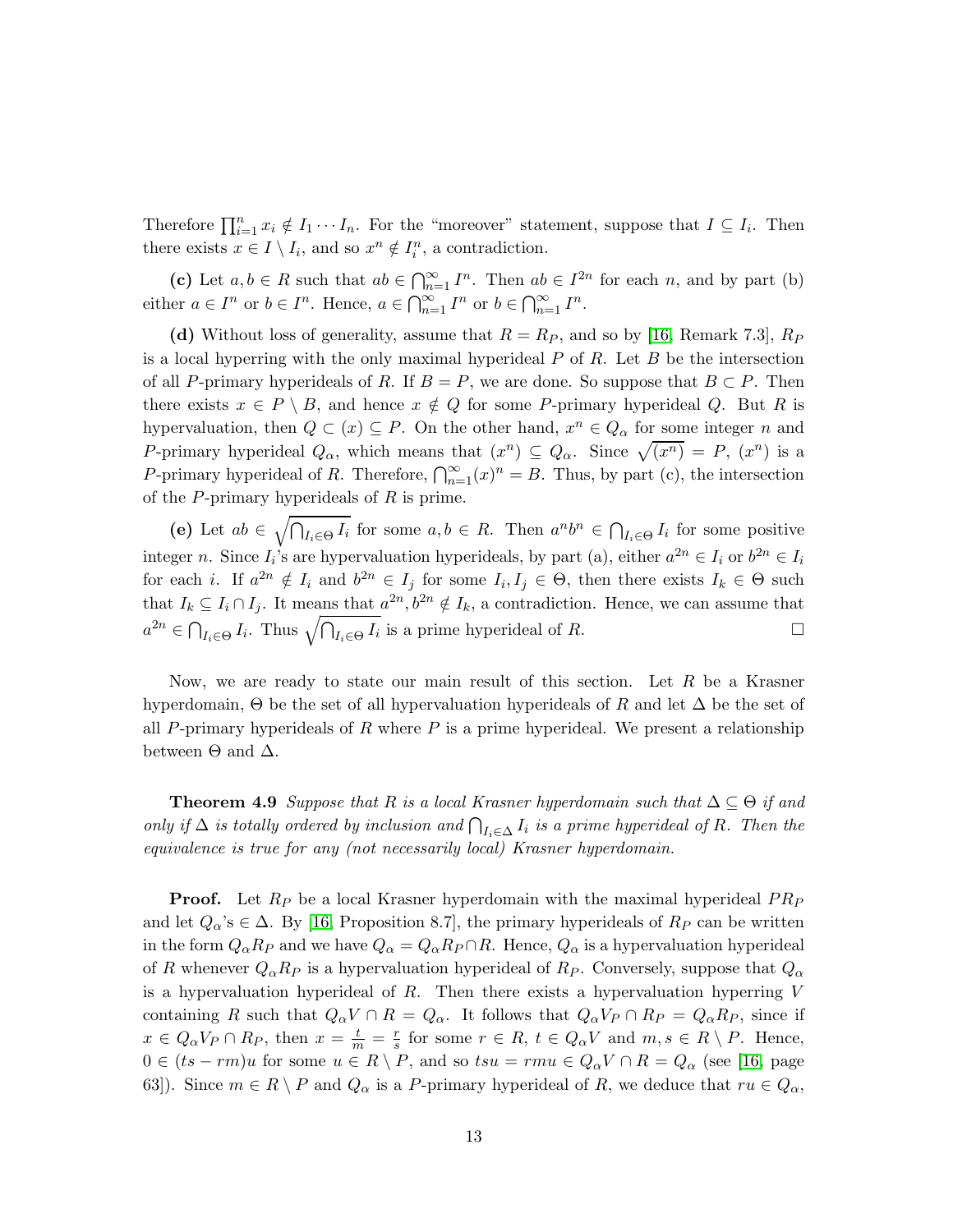and hence  $x = \frac{ru}{su}$  $\frac{ru}{su} \in Q_{\alpha}R_P$ . This means that  $Q_{\alpha}R_P$  is a hypervaluation hyperideal. Now, since  $Q_{\alpha} = Q_{\alpha} R_P \cap R$ , it is easy to see that  $\Delta = \{Q_{\alpha} R_P : Q_{\alpha} R_P$  is a P-primary hyperideal of  $R_P$ } is totally ordered by inclusion in  $R_P$  if and only if  $\Delta' = \{Q_\alpha : Q_\alpha \}$  is a P-primary hyperideal of R is totally ordered by inclusion in R. It remains to show that  $\bigcap_{Q_\alpha \in \Delta'} Q_\alpha$  is a prime hyperideal of R if and only if  $\bigcap_{Q_\alpha R_P \in \Delta} Q_\alpha R_P$  is a prime hyperideal of  $R_P$ . Let  $x = \frac{a}{s}$  $\frac{a}{s}, y = \frac{b}{t}$  $\frac{b}{t} \in R_P$  be such that  $xy \in \bigcap_{Q_\alpha R_P \in \Delta} Q_\alpha R_P$  and  $x \notin \bigcap_{Q_{\alpha}R_{P} \in \Delta} Q_{\alpha}R_{P}$ . Then there is  $Q_{\beta}R_{P} \in \Delta$  such that  $x \notin Q_{\beta}R_{P}$ , and so  $a \notin Q_{\beta}$ . Since  $xy \in \bigcap_{Q_{\alpha}R_P \in \Delta} Q_{\alpha}R_P$ ,  $ab \in \bigcap_{Q_{\alpha}R_P \in \Delta} Q_{\alpha}R_P \cap R = \bigcap_{Q_{\alpha} \in \Delta'} Q_{\alpha}$  which is prime. Hence  $b \in \bigcap_{Q_{\alpha}R_P \in \Delta} Q_{\alpha}R_P \cap R = \bigcap_{Q_{\alpha} \in \Delta'} Q_{\alpha}$ , and so the proof is complete.

We close this paper with the following result.

Theorem 4.10 *Let* R *be a local Krasner hyperdomain with the maximal hyperideal* M *and let*  $\Delta = \{Q_\alpha : Q_\alpha$  *is a M-primary hyperideals of* R} *such that every hyperideal of*  $\Delta$ *is normal and let*  $\Theta$  *be the set of all hypervaluation hyperideals of* R. If  $\Delta \subseteq \Theta$ *, then*  $\Delta$  *is totally ordered by inclusion and*  $\bigcap_{Q_\alpha \in \Delta} Q_\alpha$  *is a prime hyperideal of R.* 

**Proof.** Let  $Q_{\alpha} \in \Delta$  be an M-primary hyperideal of R. First, we show that the set of hyperideals of the hyperring  $R/Q_\alpha$  is totally ordered by inclusion. Let  $x, y \in R$ . If  $x \notin M$ or  $y \notin M$ , then by [\[16,](#page-15-2) Corollary 3.10], x or y is unit, and we are done. So, suppose that  $x, y \in M$ . Then, by [\[16,](#page-15-2) Proposition 4.7 (4)],  $\sqrt{Q_{\alpha}^2 + (xy)} = \sqrt{M} = M$ . It follows that  $Q_{\alpha}^2 + (xy) \in \Delta$ , and so  $Q_{\alpha}^2 + (xy) \in \Theta$ . Hence, by Proposition [4.2,](#page-8-0) either  $x^2 \in Q_{\alpha}^2 + (xy)$  or  $y^2 \in Q^2_\alpha + (xy)$ , as  $xy \in Q^2_\alpha + (xy)$ . Assume that  $x^2 \in Q^2_\alpha + (xy)$ . There exist  $q \in Q^2_\alpha$  and  $r \in R$  such that  $x^2 \in q + rxy$ . Therefore,  $x^2 - rxy \subseteq rxy + q - rxy \subseteq Q$ , since Q is normal. One may apply part (b) of Proposition [4.8](#page-11-0) to see that either  $x \in Q_\alpha$  or  $x - ry \subseteq Q_\alpha$ . If  $x \in Q_\alpha$ , then  $Q_\alpha + (x) = Q_\alpha \subseteq Q_\alpha + (y)$ . If  $x - ry \subseteq Q_\alpha$ , then  $x \in ry + x - ry$ since  $0 \in ry - ry$ , and again  $Q_{\alpha} + (x) \subseteq Q_{\alpha} + (y)$ , and so the set of hyperideals of the hyperring  $R/Q_\alpha$  is totally ordered by inclusion. Now, let  $Q_\beta, Q_\gamma \in \Delta$ . Since  $Q_\beta \cap Q_\gamma \in \Delta$ , we have either  $Q_{\beta}/(Q_{\beta} \cap Q_{\gamma}) \subseteq Q_{\gamma}/(Q_{\beta} \cap Q_{\gamma})$  or  $Q_{\gamma}/(Q_{\beta} \cap Q_{\gamma}) \subseteq Q_{\beta}/(Q_{\beta} \cap Q_{\gamma})$ , and so either  $Q_{\gamma} \subseteq Q_{\beta}$  or  $Q_{\beta} \subseteq Q_{\gamma}$ . Thus  $\Delta$  is totally ordered by inclusion. It remains to show that  $\bigcap_{Q_\alpha \in \Delta} Q_\alpha$  is a prime hyperideal of R. Let  $Q_\alpha \in \Delta$ . Since  $\Delta \subseteq \Theta$ , there exists a hypervaluation hyperring V containing R such that  $Q_{\alpha}V \cap R = Q_{\alpha}$ . Suppose that  $Q_V = Q_{\alpha}V$ . Then  $P_V = \sqrt{Q_V}$  is a prime hyperideal of V (see Example [4.3\)](#page-8-1), and  $P_V \cap R = P$ . Assume that A is the intersection of all  $P_V$ -primary hyperideals of V such that  $B = A \cap R$ . By Proposition [4.8](#page-11-0) (d), A is a prime hyperideal of V, and hence  $B = A \cap R$ is a prime hyperideal of R. Since  $\bigcap_{Q_\alpha \in \Delta} Q_\alpha$  is a primary hyperideal of R and each prime hyperideal is also primary, we conclude that  $\bigcap_{Q_\alpha \in \Delta} Q_\alpha \subseteq B = A \cap R \subseteq Q_\alpha$ , and since B is prime, we get  $\sqrt{\bigcap_{Q_\alpha \in \Delta} Q_\alpha} \subseteq B \subseteq Q_\alpha$ , and hence  $\sqrt{\bigcap_{Q_\alpha \in \Delta} Q_\alpha} \subseteq B \subseteq \bigcap_{Q_\alpha \in \Delta} Q_\alpha$ . Thus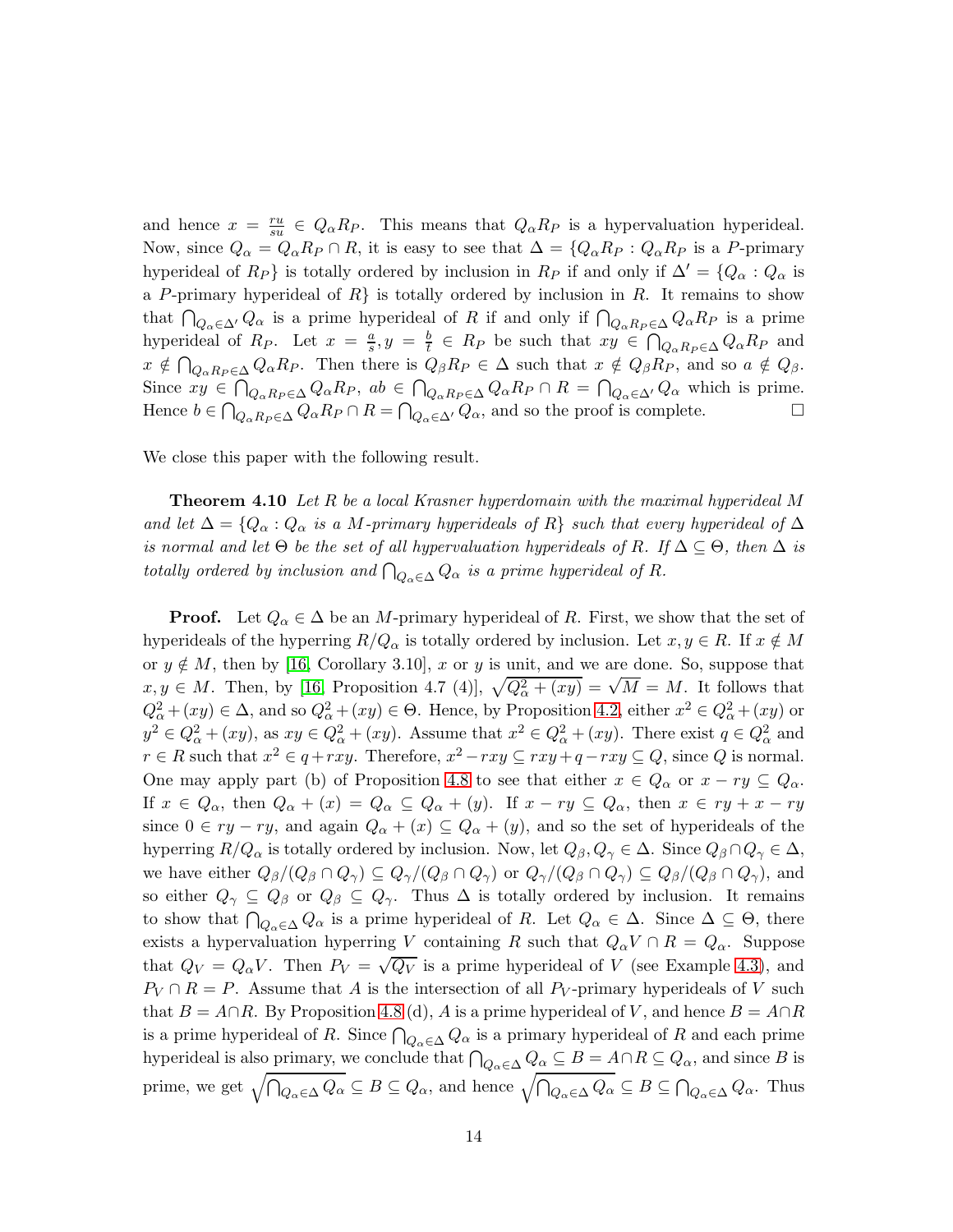$\sqrt{\bigcap_{Q_\alpha\in\Delta}Q_\alpha} = \bigcap_{Q_\alpha\in\Delta}Q_\alpha$ . Now, let  $Q_\beta, Q_\gamma \in \Delta \subseteq \Theta$ . Then  $Q_\gamma = Q_\beta \cap Q_\gamma \in \Delta \subseteq \Theta$ . It follows from Proposition [4.8](#page-11-0) (e) that  $\sqrt{\bigcap_{Q_\alpha \in \Delta} Q_\alpha} = \bigcap_{Q_\alpha \in \Delta} Q_\alpha$  is a prime hyperideal of  $R$ .

# <span id="page-14-9"></span>References

- <span id="page-14-0"></span>[1] M.F. Atiyah and I.G. MacDonald, Introduction to Commutative Algebra, Addison-Wesley, (1969).
- <span id="page-14-1"></span>[2] P. Corsini, Prolegomena of Hypergroup Theory, Second edition, Aviani editor, Italy (1993).
- <span id="page-14-6"></span>[3] P. Corsini and V. Leoreanu, Applications of Hyperstructure Theory, Advances in Mathematics, 5, Kluwer Academic Publishers, Dordrecht, 2003.
- <span id="page-14-2"></span>[4] B. Davvaz, Isomorphism theorems on hyperrings, Indian J. Pur. Appl. Math., 35 (3) (2004), 321–331.
- <span id="page-14-12"></span>[5] B. Davvaz and V. Leoreanu-Fotea, Hyperring theory and applications, International Accademic Press, Palm Harbor, U.S.A., 2007.
- <span id="page-14-3"></span>[6] B. Davvaz and T. Musavi, Codes over hyperrings, Matematicki Vesnik, 68 (2016), 26–38.
- <span id="page-14-7"></span>[7] B. Davvaz, Polygroup Theory and Related Systems, World Sci. Publ., Co. Pte. Ltd., Hackensack, NJ, 2013.
- <span id="page-14-4"></span>[8] B. Davvaz and A. Salasi, A realization of hyperrings, Comm. Algebra, 34 (12) (2006), 4389– 4400.
- [9] B. Davvaz, Some Results on Congruences in Semihypergroups, Bull. Malays. Math. Sci. Soc., 23(2), (2000), 53–58.
- <span id="page-14-13"></span><span id="page-14-8"></span>[10] B. Davvaz and T. Vougiouklis, Commutative rings obtained from hyperrings (Hv-rings) with a ∗ -relations, Commun. Algebra, 35 (11) (2007), 3307–3320.
- <span id="page-14-10"></span>[11] K.H. Harijani and S. Anvariyeh, A hypervaluation of a hyperfield onto a totally ordered canonical hypergroup, Studia Scientiarum Mathematicarum Hungarica, 52.1 (2015), 87–101.
- [12] C. Huneke and I. Swanson, Integral Closure of Ideals, Rings, and Modules, London Mathematical Society Lecture Note Series, 336. Cambridge University Press, Cambridge, (2006).
- <span id="page-14-11"></span><span id="page-14-5"></span>[13] M. Krasner, A class of hyperring and hyperfields, Int J Math Math sci, 2 (1983), 307–312.
- [14] M.D. Larsen and P.J. McCarthy, Multiplicative theory of ideals, Academic Press, New York, 1971.